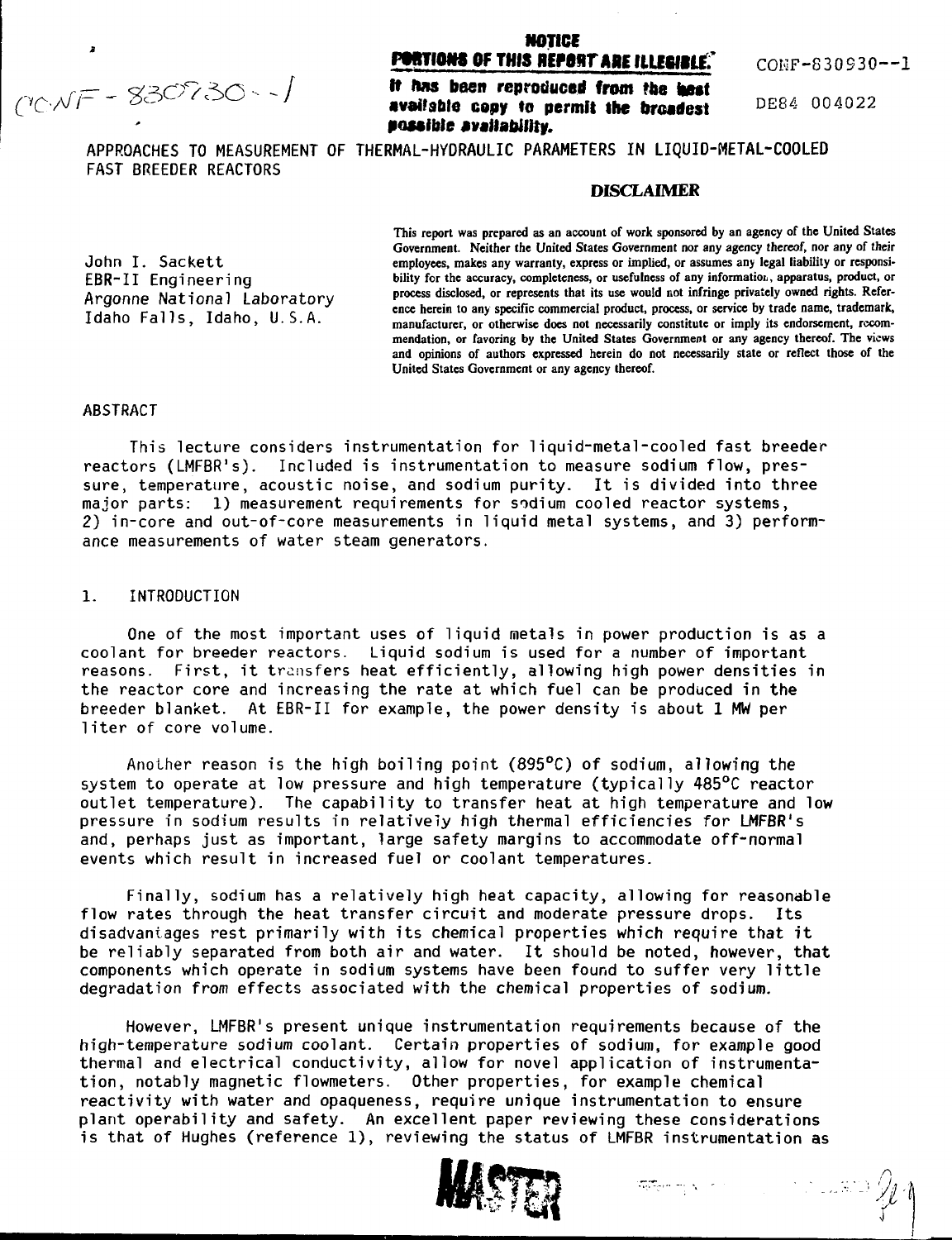of 1981. In addition to reviewing the present status of LMFBR instrumentation, the emphasis given in this paper is on recent operating experience, providing the reader with an overview of approaches to LMFBR instrumentation and the most promising results. Much of the information is keyed to the experience at the Experimental Breeder Reactor II (EBR-II) in the USA, the longest operating LMFBR in the world.

 $\bullet$  :

¥.

Sodium flow can be monitored by a number of methods including standard AP techniques (flow orifices, venturies), and electromagnetic, ultrasonic, and tracer techniques. $^{\text{1,2,3}}$  These techniques have been used in LMFBR plants with varying levels of success. The major objective is to provide reliable flow instrumentation that can survive the high temperatures of sodium, requiring minimal maintenance over a 40-year plant life. Some plants provide flowmetering of indi/idual fuel surassemblies where, in addition to concerns for high temperature, radiation damage is also a major consideration.

Pressure in sodium systems can be measured by relatively conventional means using NaK-filled capillary tubes from pressure transducers. Experience has shown pressure sensors to operate quite reliably in sodium systems, more reliably than flowmeters and in some cases better than temperature sensors.

A major emphasis in temperature monitoring for LMFBR plants has been the development of reliable fast-response thermocouples<sup>4</sup> (time constants of 0.5 s or less). In particular, much attention has been given to the ability to detect rapid temperature fluctuations associated with a developing flow blockage or the onset of sodium boiling. Likewise, the development of acoustic monitors to detect sodium boiling in individual fuel subassemblies has been pursued as a backup to temperature or flow monitoring in individual subassemblies.<sup>5</sup>

Because sodium is opaque and reacts with oxygen, operations within the primary system must be conducted remotely without the benefit of direct vision. For this reason, attention has been given to development of under-sodium viewing devices which depend on ultrasonic signal transmission for their operation. These viewing devices have been successfully tested in a number of sodium systems, most notably by the British at the PFR.<sup>5</sup>' 6

The acoustic monitors associated with development of boiling detection under-sodium viewing systems are also potentially valuable for detecting loose mechanical parts or for monitoring such mechanical operations in the primary system as fuel handling. This has proven to be of great benefit at EBR-II, for example.

Sodium purity is of special concern in sodium systems because of the chemical reactivity of sodium with oxygen. Too much contamination of the sodium with oxygen can lead to problems of corrosion in the primary system or, if severe enough, the blockage of small flow passages when the temperature of the sodium is decreased. Consequently, instruments to measure the level of oxygen contamination (as veil as other impurities) have been developed and extensively tested.<sup>7</sup>

The performance of steam generators in LMFBR's is also of concern because of the highly energetic reaction that takes place between sodium and water. It is important to provide a highly reliable leaktight boundary between sodium and water in the steam-generating system. Likewise, it is important to provide instrumentation to detect leaks so that if they do occur, appropriate actions can be taken (such as rapidly draining the sodium lines). The most common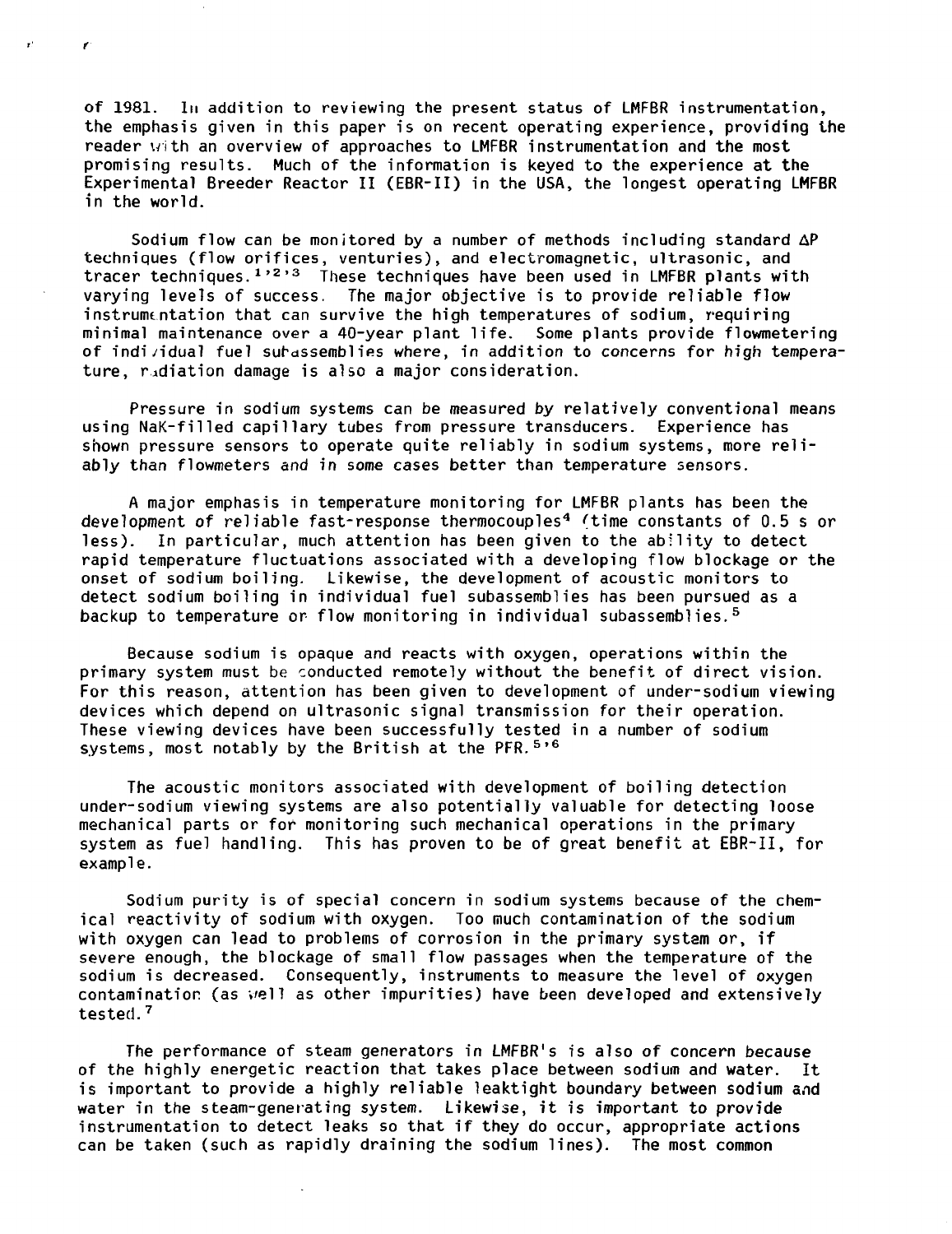method of leak detection is to monitor the sodium for the presence of hydrogen that results from the reaction of sodium and water.<sup>8</sup> Another approach is to provide acoustic sensors to monitor for the leakage of steam to the sodium system.<sup>9</sup>

## **2. MEASUREMENT REQUIREMENTS FOR SODIUM COOLED REACTOR SYSTEMS**

#### 2.1 General Instrument Requirements

 $\bar{f}$ 

LMFBR power plants include both a primary heat-transport system (PHTS) and an intermediate heat-transport system (IHTS) filled with sodium. The IHTS serves to isolate the radioactive primary system from the steam system so that a leak at the steam system would not release radioactivity.

A typical arrangement is shown in Fig. 1 (the French plant, Super-Phenix). Also shown is a similar diagram for EBR-II (Fig. 2). The arrangements of the PHTS are of two basic types, loop and pool. This difference is important because the challenges presented for plant instrumentation are different. Shown in Fig. 3 is a plant of the loop type, the Fast Flux Test Facility (FFTF). In the loop system, the primary piping and major components (pumps, intermediate heat exchangers, and flowmeters) are more easily accessible for maintenance and repair. In the pool system, the primary piping and major PHTS components are submerged in a tank of sodium, which makes instrumentation somewhat more difficult. High reliability is needed in such a system because the components are difficult to remove for inspection.



**Fig. 1 SIMPLIFIED HEAT TRANSPORT PATH FOR SUPER PHENIX**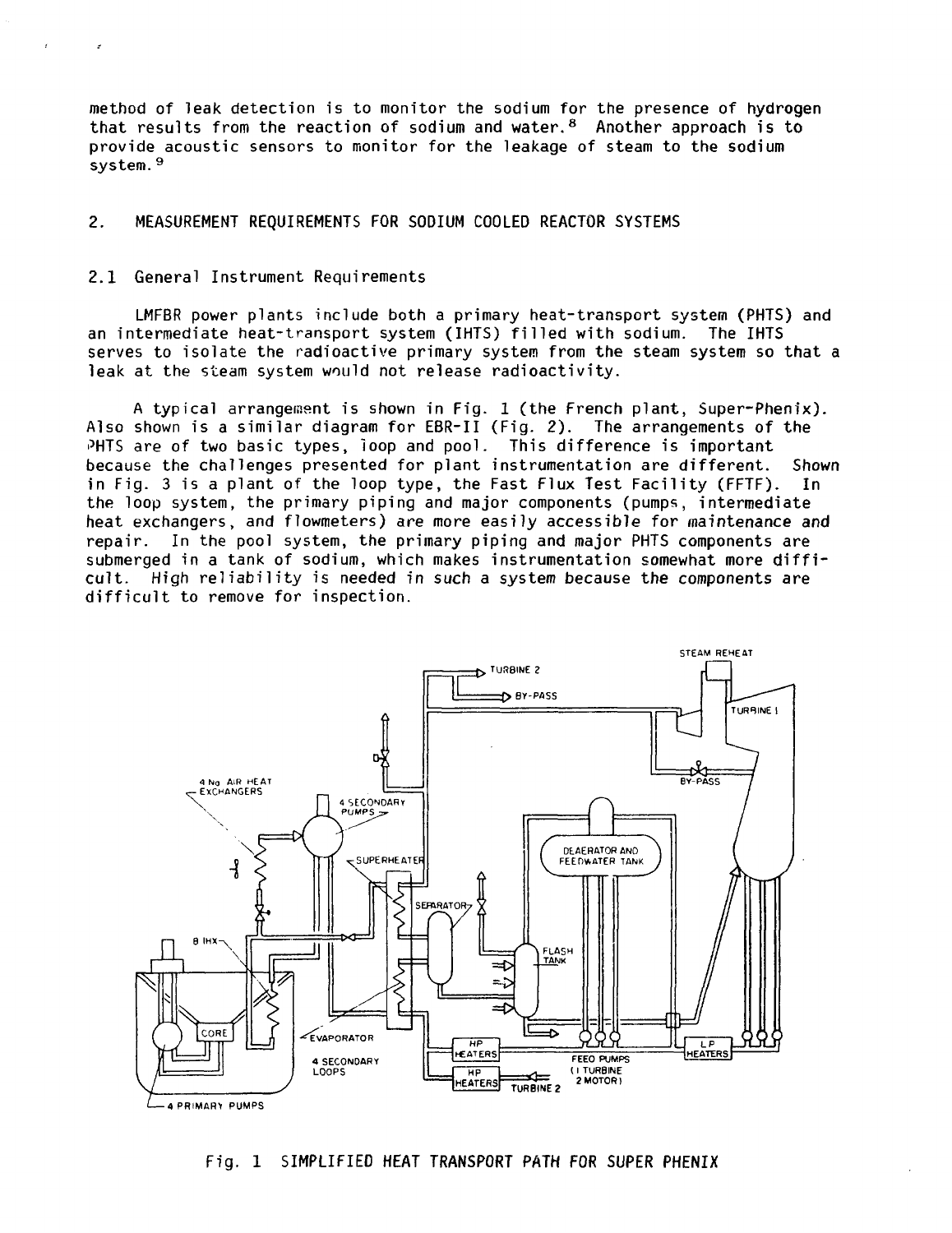Instrumentation for the heat-transport systems provide for control, protection, and diagnosis of normal and off-normal conditions. Important components of the system are the piping, pumps, intermediate heat exchanger (IHX), and steam generator. Typically, sodium flow rate is measured in the PHTS and the IHTS by the use of magnetic or ultrasonic flowmeters. Steam and water flows are measured by the use of conventional AP flowmeters (venturi or sharp-edge orifice).

LMFBR's are especially well instrumented for temperature measurements, relying primarily on chromel-alumel thermocouples at critical locations throughout the plant. Besides the typical requirements for measuring temperatures in the heat transport loops, special concerns associated with sodium circuits include the potential existence of stratified regions of sodium at markedly different temperature in large tanks or pipes, and in the existence of large temperature gradients in structures. These concerns led, for example, to the placement of a large number of TC's within the primary tank of EBR-II, because little was known about the way sodium would perform in these systems. The most important measurements required to monitor and control power level and heat rejection are at the inlet and outlet of the core (including the outlet of individual subassemblies), inlet and outlet of the IHX, inlet and outlet of the pumps, and inlet and outlet of the sceam generators (evaporators and superheaters). Chromel/alumel thermocouples are commonly used, as well as resistance temperature detectors (RTD's) in a few applications.

Pressure measurements in sodium systems are useful as plant protection inputs. These measurements are typically made at the outlet of the pumps and outlet of the reactor core. (In pool systems, the pressure across the IHX is measured as a difference in height between the hot and cold sodium pools.) Pressure is usually measured in sodium with a NaK-filled line from the sensor.

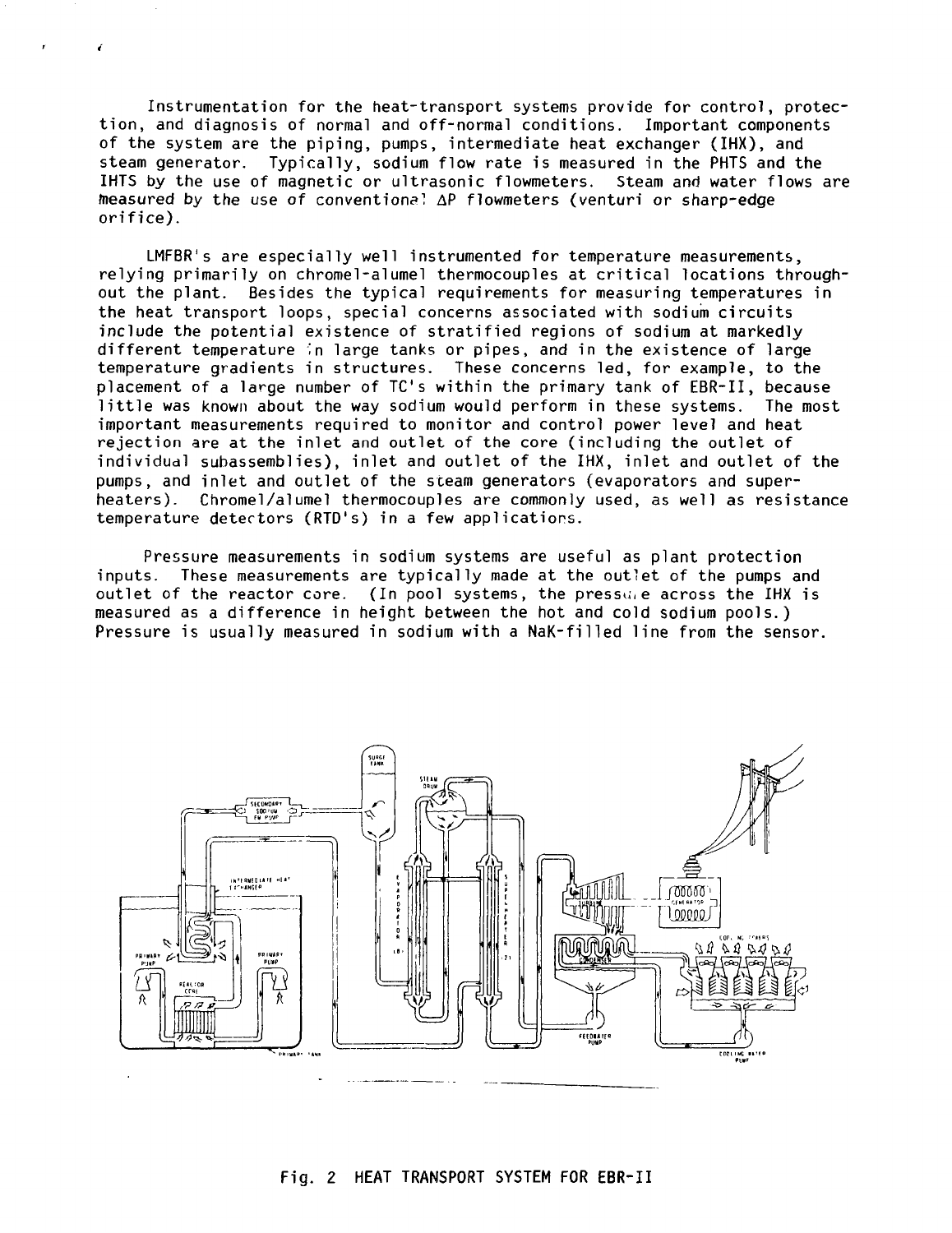## **REACTOR OUTLET DATA**



Fig. 3 FFTF HEAT TRANSPORT LOOP

Other important measurements include sodium level (typically measured by inductive probes), pump speeds and power, leakage of sodium or water, contamination of sodium, and changes in the level or character of acoustic signals.

A major difference in instrumentation between loop and pool systems is in flow monitoring. Because the pool system provides a parallel flow circuit between pumps and intermediate heat exchangers, flow to each component cannot be easily inferred from flow measurements at any one point in the system. (See Fig. 4.) The most challenging aspect is flow monitoring at the outlet of the primary pumps or inlet to the core. Because such flowmeters are submerged deep in the pool of sodium, they must be extremely reliable or provision must be made for their easy removal and repair. Experimental Breeder Reactor II (EBR-II) provides a good example of extensive flow instrumentation in the primary system.

EBR-II is an experimental reactor intended to demonstrate the feasibility of the reliable long-term operation of an LMFBR power plant. An important part of this mission is to develop and demonstrate primary-system instrumentation, especially that instrumentation related to measuring reactor coolant flow and temperature. The original flowmeters for the primary-cooling system were of two types, AP flowmeters (Foster flow tubes) and permanent-magnet flowmeters (PM flow sensors). (See Fig. 5.) Each was considered developmental and both were included to provide diversity and improve reliability. Failures of a number of flowmeters of both types over the 19-year operating history of EBR-II has demonstrated the wisdom of this approach.

2.2 Instrumentation Required For Reactor Control

Typical plant control instrument channels for an LMFBR plant are shown in Table I (from Ref. 29). These instruments and associated control functions are discussed below.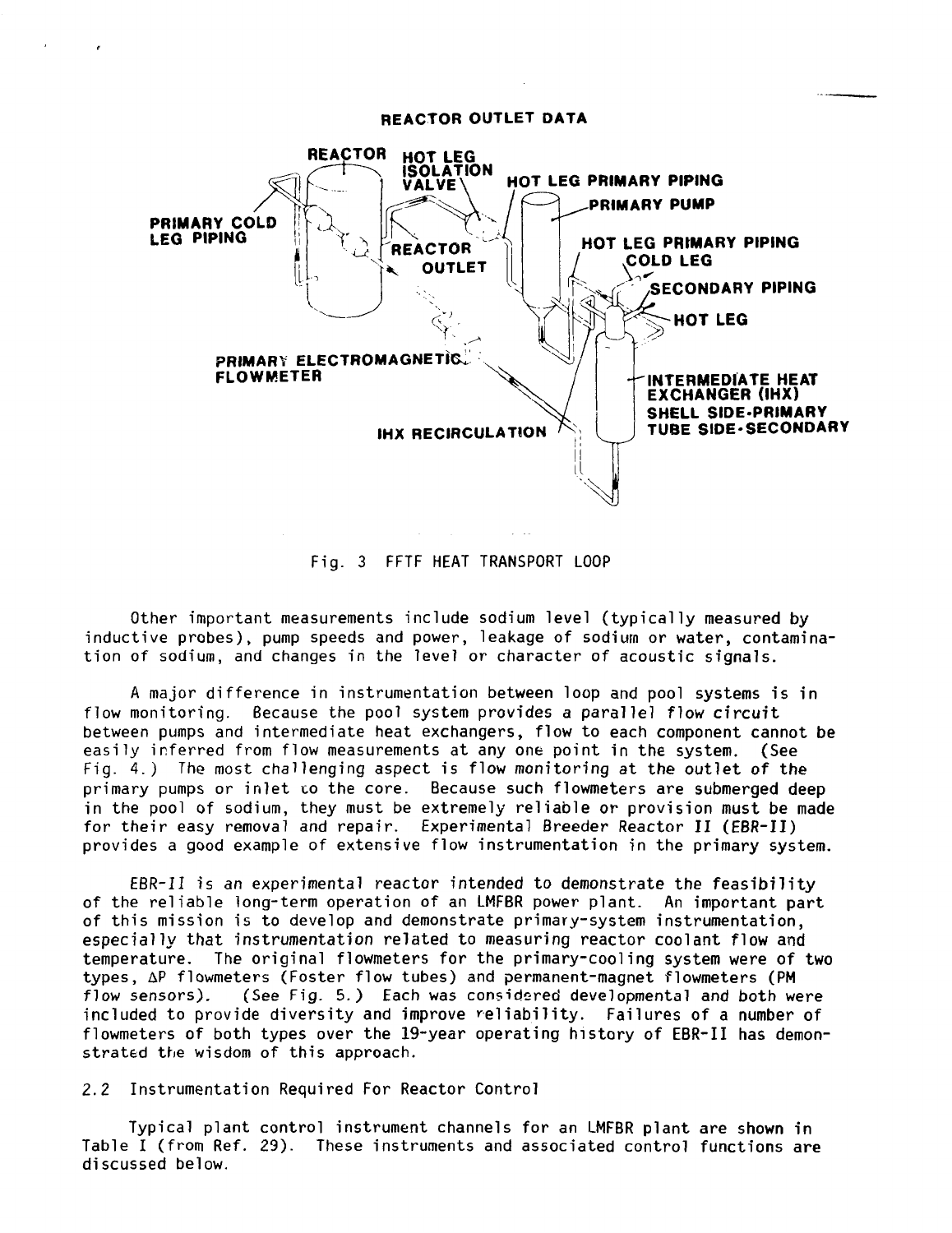HOT-POOL OPTIONS



Fig. 4 SEVERAL CONFIGURATIONS OF THE PRIMARY SYSTEM HEAT TRANSPORT PATH IN LMFBRS

The most important measurements in starting the reactor from a subcritical state are the neutron flux level, reactor period, and control rod positions. Neutron flux measurements can be provided by a combination of compensated ion chambers or fission counters. One of the challenges is to provide sensors with sufficient range to provide a linear signal over the eight or ten decades in flux level necessary to provide sufficient coverage for startup. Another related issue is location of the detectors to provide the necessary sensitivity without interfering with reactor operation.

An extremely useful instrument related to these measurements is a reactivity meter, which measures the rate of change of reactor power and its recent history, calculating the instantaneous reactivity in the system. In a sense it can be viewed as a sophisticated period meter, producing an immediate measure of reactivity without having to first reach a stable period (as does a "period" meter).

For operation in the power range, Four wide range neutron flux channels and four power range neutron flux channels are typically shared between the plant control and reactor protection system. A major design requirement is that the instrumentation and cabling must withstand the high sodium temperatures or be reliably cooled in special instrument thimbles.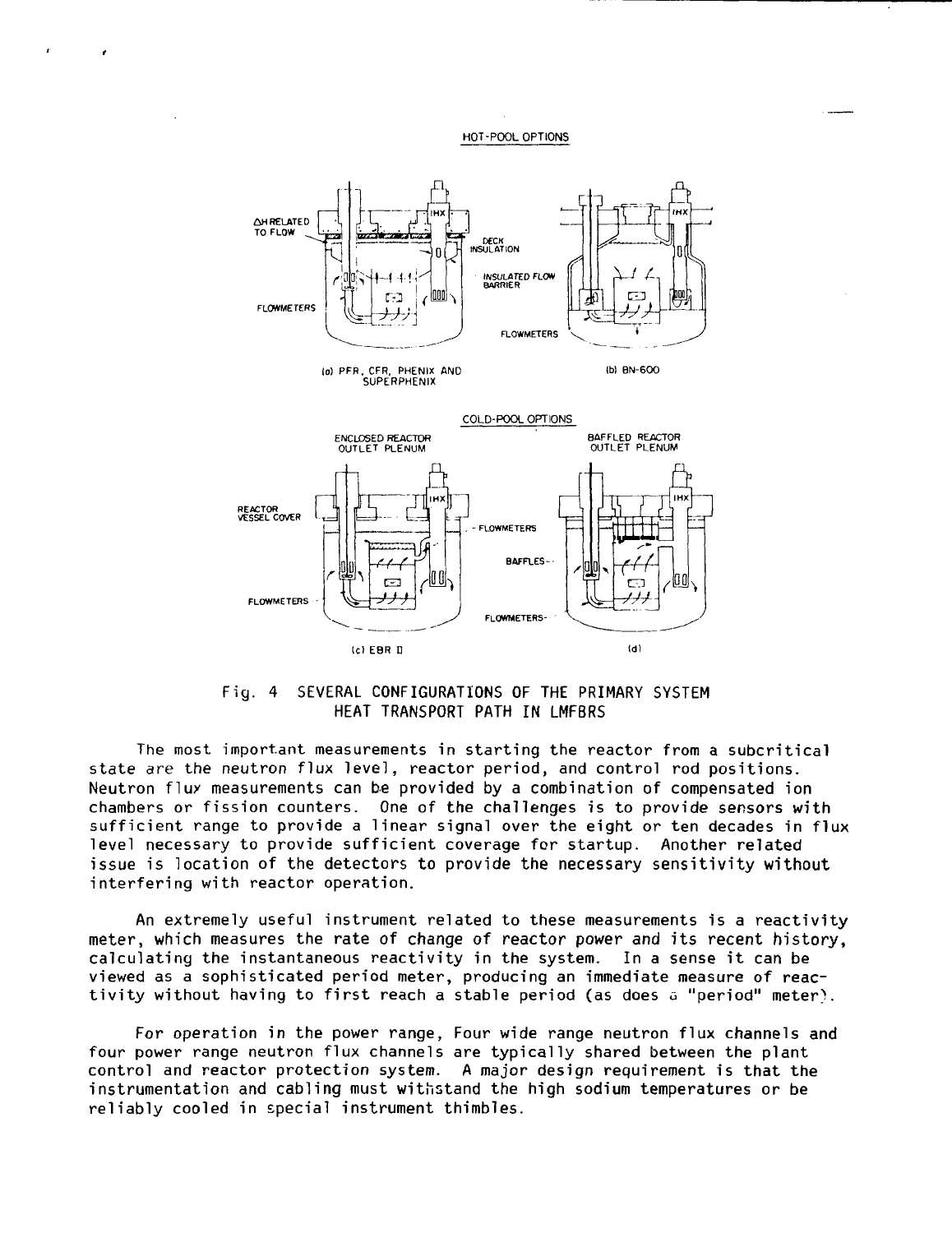

 $\epsilon$  and  $\epsilon$ 

 $\sim$  .

|  |  |  |  |  | Fig. 5 EBR-II PRIMARY SYSTEM FLOW INSTRUMENTS |
|--|--|--|--|--|-----------------------------------------------|
|--|--|--|--|--|-----------------------------------------------|

| Subsystem Name      | Parameter Name                                    | <b>Typical</b><br>No. of Instrument<br>Channels |
|---------------------|---------------------------------------------------|-------------------------------------------------|
|                     |                                                   | 4                                               |
| Reactor Startup     | Source Range Neutron Flux<br>S.R. Sensor Position | 4                                               |
|                     | Wide Range Neutron Flux                           | 4                                               |
|                     | Reactor Period                                    | 4                                               |
|                     | Rod Position                                      | 24                                              |
| Reactor Power       | Power Setpoint                                    | $\mathbf{2}$                                    |
|                     | Neutron Flux                                      | 8                                               |
|                     | Reactor Outlet Temp.                              | 16                                              |
|                     | Speed Monitor                                     | 4                                               |
| Primary Sodium      | Speed Setpoint                                    | 4                                               |
| Pump Speed          | Pump Speed                                        | 8                                               |
|                     | Power Supply Frequency                            | 8                                               |
| Intermediate Sodium | Speed Setpoint                                    | 6                                               |
| Pump Speed          | Pump Speed                                        | 12                                              |
|                     | Rheostat Position                                 | 12                                              |

| TABLE I: PLANT CONTROL INSTRUMENT CHANNELS |  |
|--------------------------------------------|--|
|--------------------------------------------|--|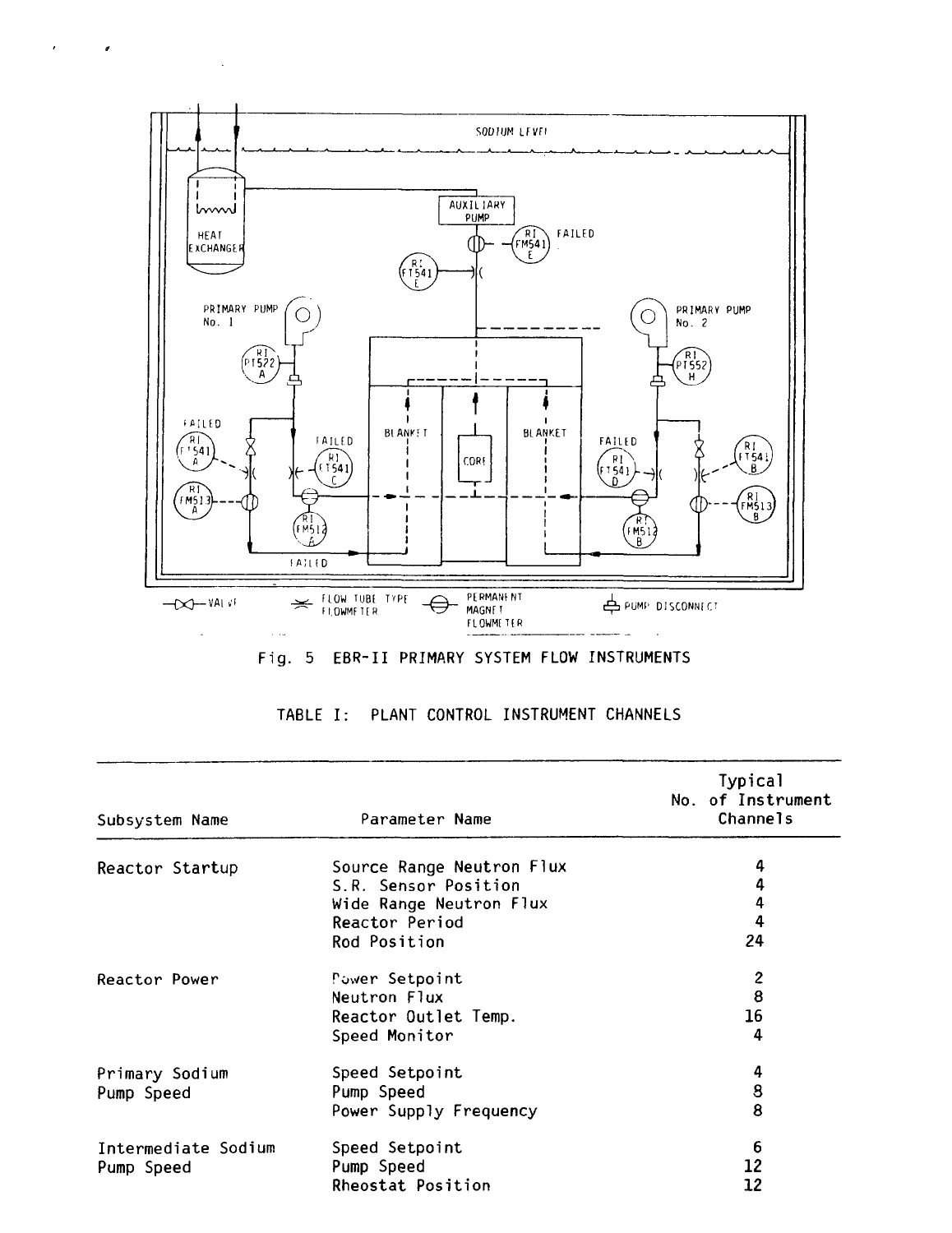| Subsystem Name      | Parameter Name          | Typical<br>No. of Instrument<br><b>Channels</b> |
|---------------------|-------------------------|-------------------------------------------------|
|                     |                         |                                                 |
| Recirculation Water | Speed Setpoint          | 6                                               |
| Pump Speed          | Pump Speed              | 12                                              |
|                     | Rheostat Position       | 12                                              |
| FW Header           | Pressure Setpoint       | $\overline{2}$                                  |
| Pressure            | Header Pressure         | 4                                               |
|                     | Feedpump Speed          | 6                                               |
| <b>FW Flow</b>      | Drum Level Setpoint     | 6                                               |
|                     | Drum Level              | 12                                              |
|                     | FW Flow                 | 12                                              |
|                     | Steam Flow              | 12                                              |
|                     | FW Valve Position       | 12 <sup>2</sup>                                 |
| Steam Header        | Pressure Setpoint       | $\overline{c}$                                  |
| Pressure            | Header Pressure         | 4                                               |
|                     | Stop Valve Position     | 8                                               |
|                     | Throttle Valve Position | $\mathbf{z}$                                    |
|                     | Stop Valve Position     | 8                                               |
| Steam Drum          | Pressure Setpoint       | 6                                               |
| Pressure            | Drum Pressure           | 12                                              |
|                     | Bypass Valve Position   | 24                                              |
| Turbine-Generator   | Speed Setpoint          | $\mathbf 1$                                     |
|                     | Turbine Speed           | $\mathbf{2}$                                    |
|                     | Gen. Frequency          |                                                 |
|                     | Gen. Reactor Power      | 222                                             |
|                     | Gen. Voltage            |                                                 |
|                     | HP Turbine First        |                                                 |
|                     | Stage Pressure          | 4                                               |
| Emergency Cooling   |                         |                                                 |
| PRACS<br>o          | Aux. IHX Na Level       | 6                                               |
|                     | NaK Flow                | 6                                               |
|                     | Blower Speed            | 6                                               |
|                     | Damper Position         | 6                                               |
| <b>IRACS</b><br>O   | <b>NaK Flow</b>         | 6                                               |
|                     | Louver Position         | 6                                               |

# TABLE I: PLANT CONTROL INSTRUMENT CHANNELS (contd)

 $\overline{a}$ 

Flux sensors and cables have, in fact, been developed which can operate reliably without cooling in LMFBR sodium systems. The speed of both primary and intermediate sodium pumps is typically controlled with variable frequency power, either a steam turbine-generator or rectifier-inverters. Instrumentation channels are provided for both speed and frequency, with backup instruments to provide for redundancy in the event of instrument failure.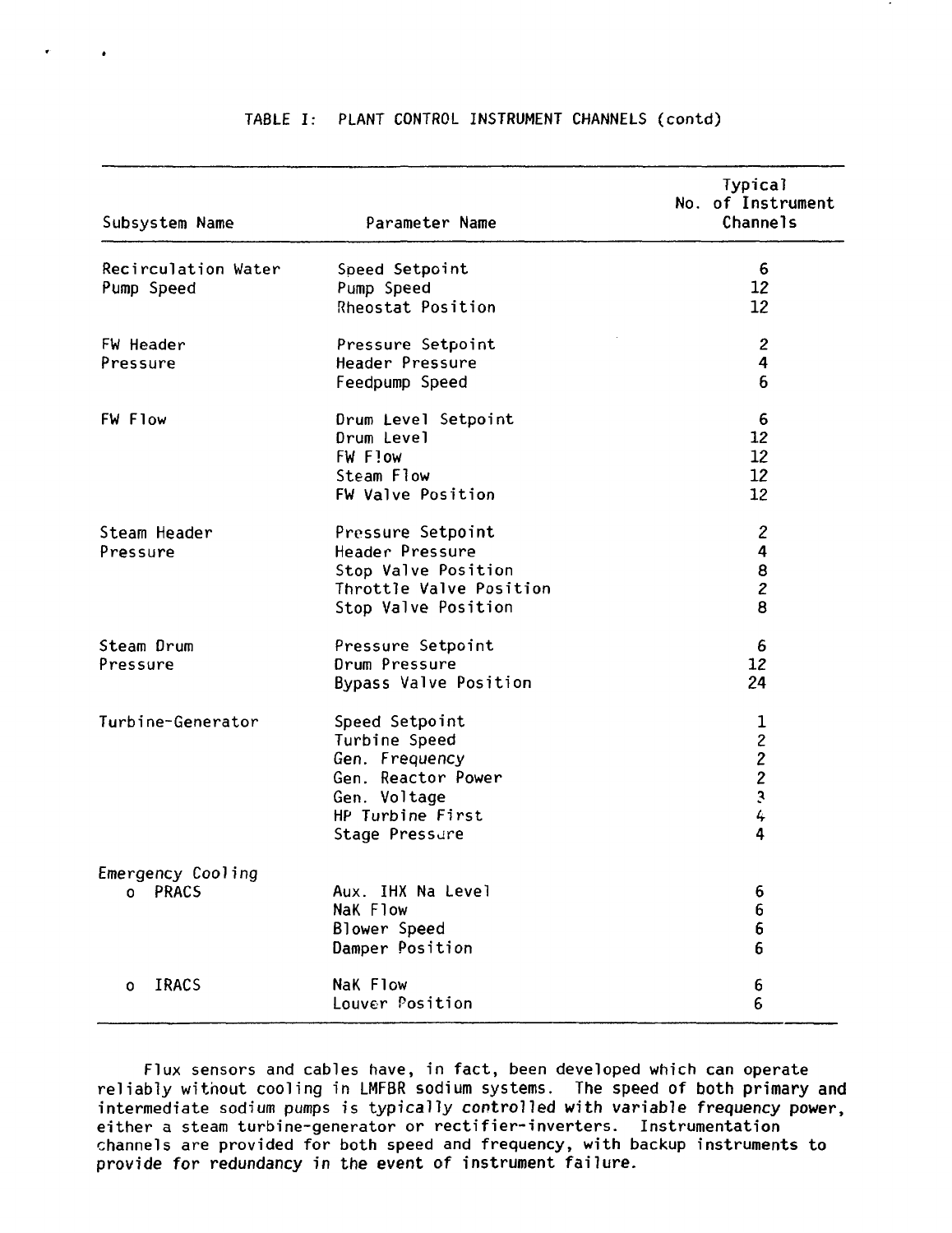Circulation pumps, one for each steam generator loop, provide forced circulation of water. Redundant instrumentation is necessary to assure that calibration and servicing cf one channel is possible while operating the plant. For a recirculating steam generating system, each generator must have a three element feedwater flow controller to ensure proper control. Redundant measurements of such values as drum level, feedwater-flow, and steam flow must be provided so that the instrumentation may be calibrated and serviced during operation. Flow rates in the steam system are typically measured using venture flowmeters.

Typically, two diverse emergency cooling systems are also provided to assure that sufficient reactor cooling is available during faulted operation. Each system has independent heat exchange loops that transfer their heat to cooling towers and the heat transfer fluid is usually NaK. (NaK has the advantage of a low freezing temperature relative to sodium.) Normally one system uses forced convection coding while the other one uses natural convection cooling.

Four variables, shown in Table I, determine the state of the emergency cooling systems; (1) sodium level at the entrance to the auxiliary IHX, (2) NaK flow induced with an EM pump, (3) blower speed, and (4) chimney damper position.

# 2.3 Instrumentation For Reactor Safety Systems

¥.

 $\mathbf{z}$ 

Protection of the core from damage in response to plant transients is the goal of the reactor safety system. The task is to first detect an event with the potential for damaging the core and then to take protective action, which may "include shutting down the reactor and ensuring continued rejection of decay heat.

Summarized in Table II is an approach to the design of the Commercial Demonstration Fast Reactor (CDFR) Safety System, a U.K. design (from Ref. 20). This approach builds on the very favorable experience of the Prototype Fast Reactor (PFR) at Dounreay. The sensor inputs for reactor shutdown are: (1) High Power Flux, (2) Rate-of-Change of Core Flow, (3) Core Outlet Temperature, (4) Primary Pump Speed, (5) Undervoltage to Primary Pumps, (6) Secondary Pump Speed, (7) Excess Reactivity, (8) Core Outlet Temperature, (9) High Delayed Neutron Signal, (10) Individual Subassembly Outlet Temperature, (11) Acoustic Boiling Noise, (12) Level of Sodium in the Primary Tank, and (13) Reactor Power-to-Flow Ratio.

Likewise, scram-initiation criteria for the French LMFBR Super-Phenix are shown in Table III (from Ref. 21).

Signals for low coolant flow come from a permanent-magnet flowmeter at the outlet of the primary pumps. Subassembly-outlet temperature trips are associated with two chromel/alumel thermocouples per subassembly.

The EBR-II reactor-shutdown system is of interest because of the extensive experience with the system and the evolution in its design that has taken place since 1969. Changes were made both to simplify the shutdown system and to accommodate the failure of several flowmeters in the primary flow circuit.<sup>22</sup> Reactor trips deleted from the shutdown system were (1) high temperature in nuclear-instrument thimble, (2) isolation of the reactor building, (3) malfunction of primary pumps, (4) high delayed-neutron signal, (5) high or low bulksodium level, (6) high cover gas pressure or temperature, and (7) high reactorinlet temperature. These events either did not. endanger the reactor or were protected against other functions in the safety system. The present EBR-II safety system functions are listed in Table IV. The favorable impact of these modifications on EBR-II operating reliability were readily apparent.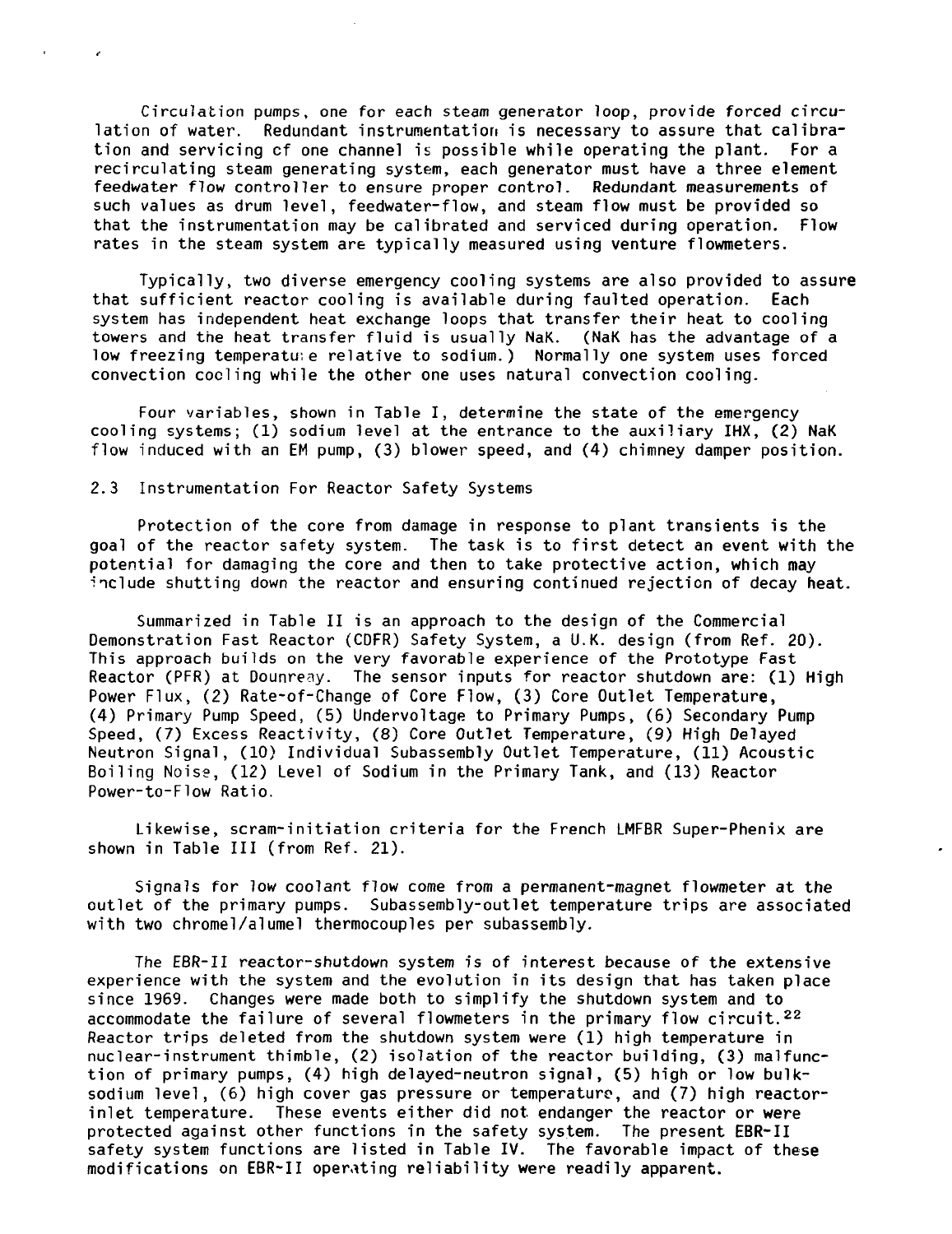# **TABLE II: APPROACH TO SAFETY SYSTEM DESIGN FOR THE CDR**

 $\mathbf{r}$ 

 $\bar{\mathcal{A}}$ 

 $\sim 10^{11}$ 

|                                                                                                                                               | Trip Initiation                                                                                                                       |                                                                      |  |  |  |
|-----------------------------------------------------------------------------------------------------------------------------------------------|---------------------------------------------------------------------------------------------------------------------------------------|----------------------------------------------------------------------|--|--|--|
| Incident                                                                                                                                      | Subsystem A                                                                                                                           | Subsystem B                                                          |  |  |  |
| Loss of electrical power<br>supplies to all primary<br>pumps                                                                                  | Primary pump<br>speed low<br>High rate of change<br>of core flow<br>High Flux/flow ratio<br>High core outlet temp.<br>Power deviation | Primary pump bus<br>bar under voltage.<br>High core outlet<br>temp.  |  |  |  |
| Failure of a coolant duct<br>(Step of 60% reduction<br>in flow)                                                                               | Power deviation<br>High rate of change<br>in core flow<br>High core outlet temp.<br>High flux flow ratio                              | High core outlet<br>temp.                                            |  |  |  |
| Operating rod runaway<br>at reactor startup<br>(Ramp of reactivity<br>of 6 x $10^4$ $\Delta K/K$<br>per second at zero<br>power and 20% flow) | Power deviation<br>High core outlet temp.                                                                                             | Flux inverse period<br>LP/IP flux count<br>High core outlet<br>temp. |  |  |  |
| Error during refueling<br>removal of absorber<br>rod from a near<br>critical reactor                                                          | Inverse period<br>Fuel movement<br>Monitoring system                                                                                  | Subcritical<br>LP/IP flux count<br>Flux inverse period               |  |  |  |

 $\mathcal{L}^{\text{max}}_{\text{max}}$  and  $\mathcal{L}^{\text{max}}_{\text{max}}$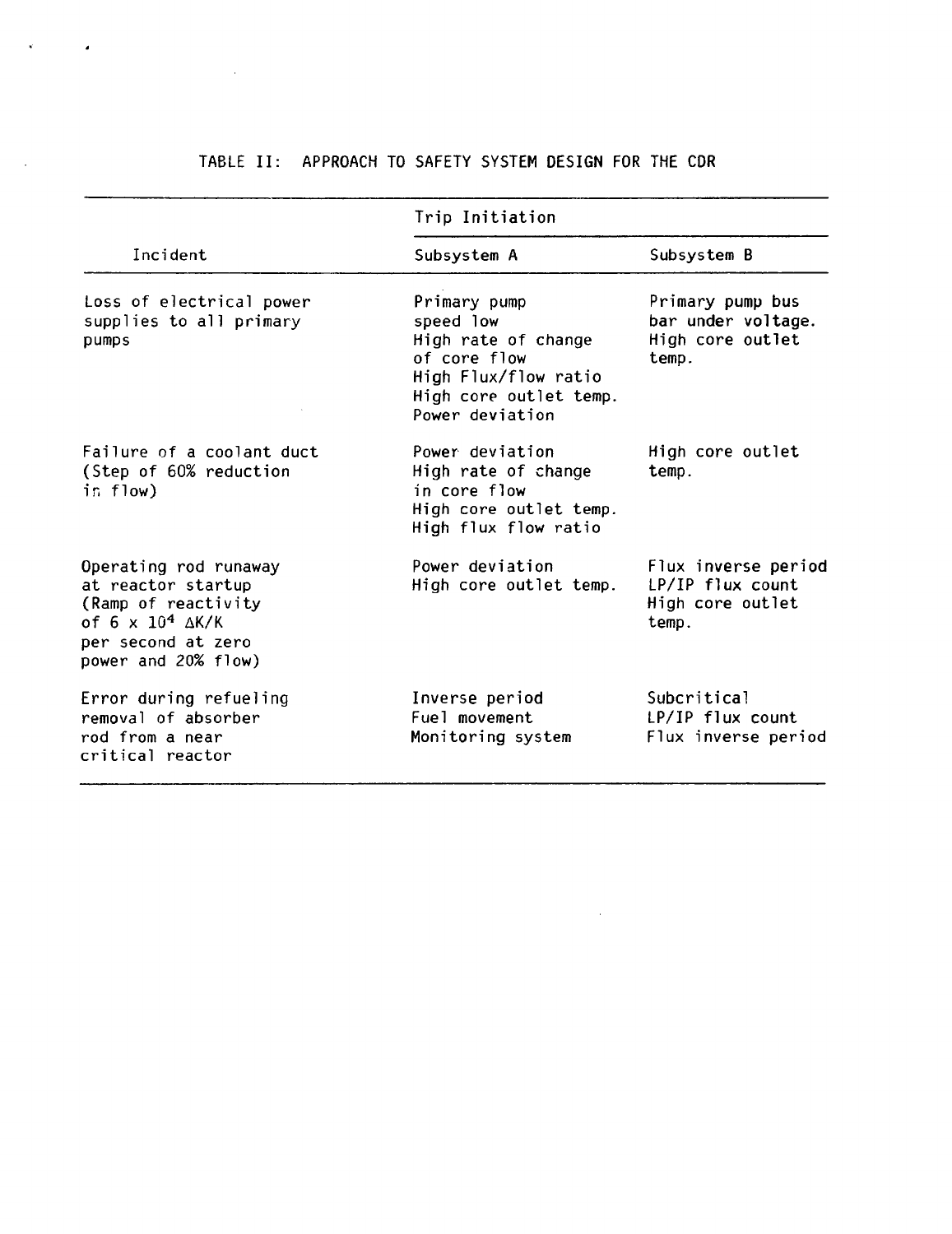|     | Initiation Criteria                                                                                    | Sensor                                     |
|-----|--------------------------------------------------------------------------------------------------------|--------------------------------------------|
| 1.  | Low-range nuclear                                                                                      | Helium-filled radiation<br>counter tube    |
|     | - High flux trip<br>- Low period                                                                       |                                            |
| 2.  | Power-range nuclear<br>Log range<br>High flux trip<br>Low period                                       | Fission chamber                            |
|     | Linear range<br>High flux trip<br>Negative reactivity<br>insertion<br>Positive reactivity<br>insertion |                                            |
| 3.  | Primary-pump trip (4 pumps)                                                                            | Current detection (on each<br>of 3 phases) |
| 4.  | Reactor flux/Primary flow (P/Q)                                                                        | See 3<br>Flux:<br>Magnetic flowmeter       |
| 5.  | Core-inlet temperature (Primary-<br>pump outlet temperature)                                           | Thermocouple                               |
| 6.  | Loss of electric power (two<br>buses by channel group)                                                 | Undervoltage relay                         |
| 7.  | y activity                                                                                             | Ion chamber                                |
| 8.  | Detection of fuel-cladding<br>f-ilure                                                                  | Helium-filled radiation<br>counter tube    |
| 9.  | Earthquake                                                                                             | Speed and acceleration detection           |
| 10. | Others                                                                                                 | Computer                                   |
|     | High core-inlet temperature<br>Detection of cooling malfunction<br>(by subassemblies group)            | Thermocouple                               |
|     | High fuel-cladding temperature                                                                         | Thermocouple                               |

 $\sim$ 

# **TABLE III: LIST OF SCRAM INITIATION CRITERIA FOR SUPER PHENIX**

 $\frac{1}{2} \sum_{i=1}^{n} \frac{1}{2} \sum_{j=1}^{n} \frac{1}{2} \sum_{j=1}^{n} \frac{1}{2} \sum_{j=1}^{n} \frac{1}{2} \sum_{j=1}^{n} \frac{1}{2} \sum_{j=1}^{n} \frac{1}{2} \sum_{j=1}^{n} \frac{1}{2} \sum_{j=1}^{n} \frac{1}{2} \sum_{j=1}^{n} \frac{1}{2} \sum_{j=1}^{n} \frac{1}{2} \sum_{j=1}^{n} \frac{1}{2} \sum_{j=1}^{n} \frac{1}{2} \sum_{j=1}^{n$ 

 $\sim$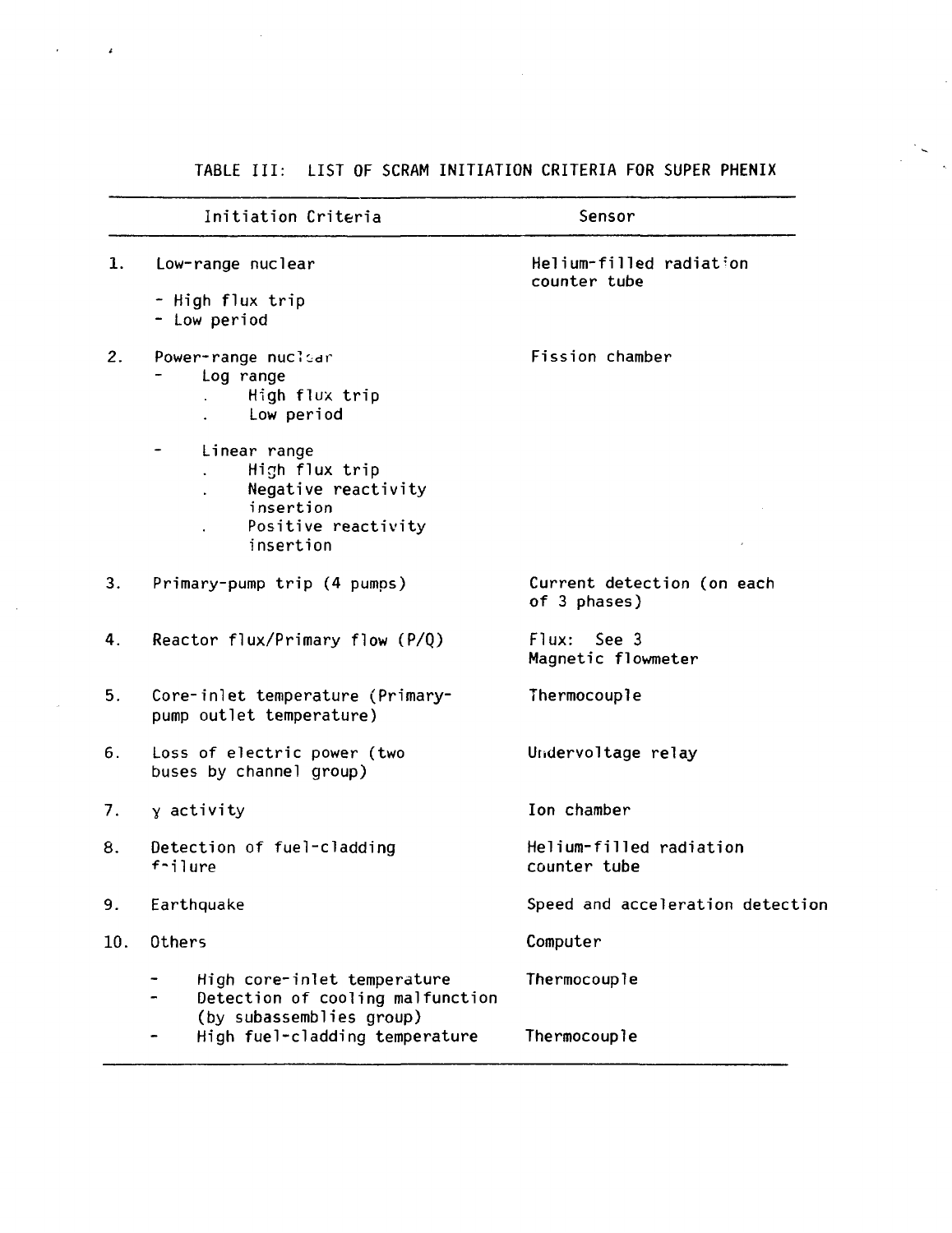| Function                                 | Instrument                                                |
|------------------------------------------|-----------------------------------------------------------|
| Seismic Event                            | Earthquake detector,<br>Vertical and horizontal<br>motion |
| Flux level high                          | Fission chambers                                          |
| Short period                             | Fission chambers                                          |
| Subassembly outlet<br>Temperature high   | Subassembly outlet<br>Thermocouples                       |
| Primary-coolant flow low                 | Flowmeters<br>Pressure sensors<br>Pump undervcltage       |
| Reactor building<br>Radiation level high | Compensated ion chamber                                   |

TABLE IV: EBR-II Reactor Shutdown System (RSS)

Monitoring of the reactor flow for safety system use is typically achieved by one or more of the following: 1) measurement of the discharge pressure from the primary pumps, 2) measurement of the flow rate from the primary pumps, and 3) measurement of the pressure at the inlet and outlet of the core (for loop systems). For a pool system, hot- pool level can be incorporated as an additional flow parameter, but its response is slow because of the fluid inertia in the system. Other measurements which have been suggested or used include flow or pressure measurements in individual fueled subassemblies and pump operating parameters such as speed and current.

Because of the large pipes at the discharge from the primary pump, integrated flow measurements are difficult, if not impossible, in the larger plants and relative indications of flow are favored. These include measuring flow in a bypass stream, at the outlet of the primary pumps, for example.

Two diversely designed temperature sensors are required by the Reactor Trip Systems. The sensors should have a response time of about two seconds. One type of sensor which can meet such requirements is a chromel-alumel thermocouple whose leads are contained in a flexible inert gas filled sheath, with the thermocouple junction being attached to the sheath  $tip.^{29}$  The sheathed thermocouple can be removed and inserted through curved wet thimbles. As discussed later, there has been considerable effort directed to providing reliable fast-response thermocouples for safety system application with only limited success.

Three types of neutron flux monitors are typically used in safety systems. These are source range, wide range, and power range monitors. The source range detectors are monitored by the operator to determine subcritical neutron flux levels in the core. These detectors are retracted from their core location prior to beginning normal plant operations. (Some designs would locate source range detectors in a special thimble in the center of the core).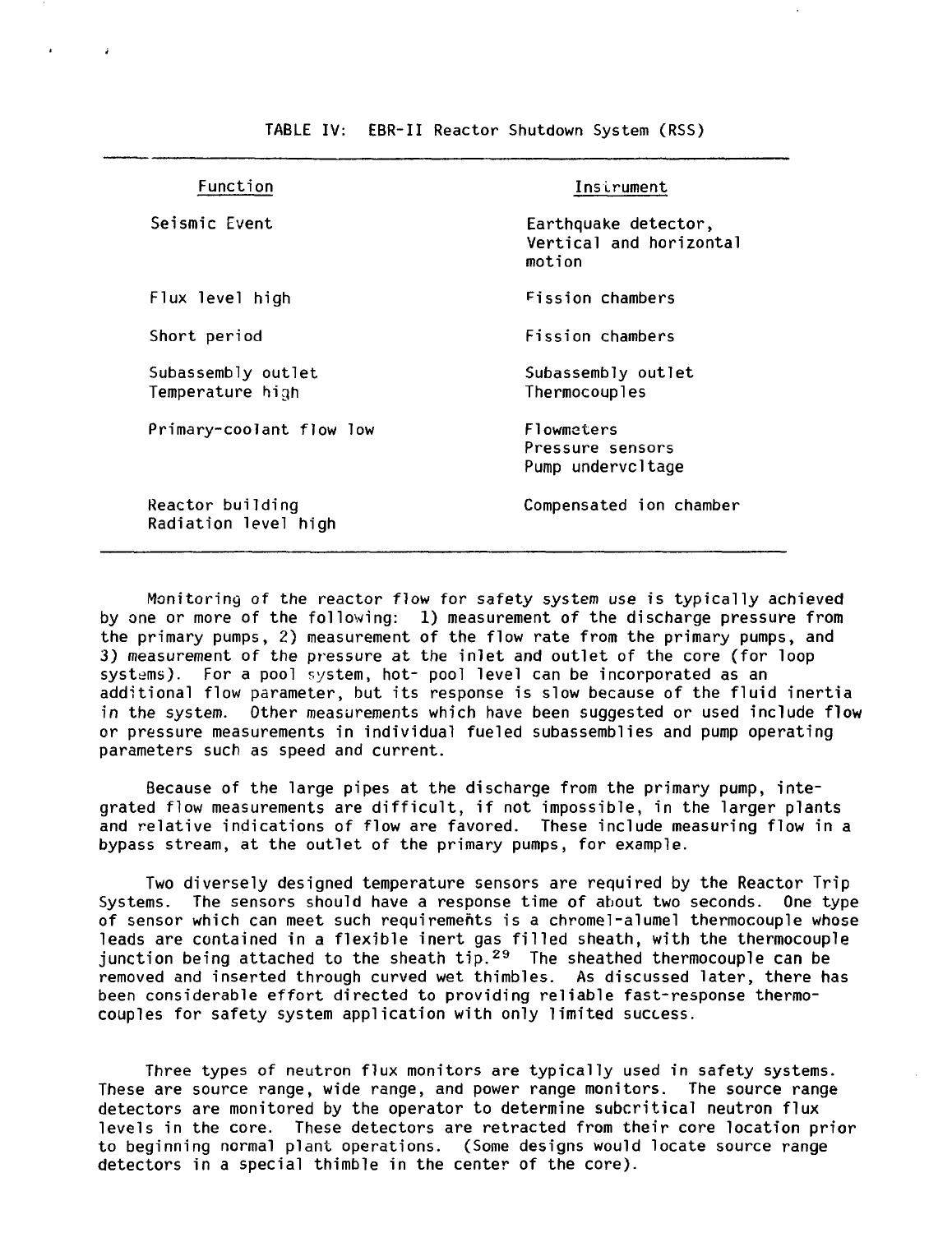**The wide range and power range detectors provide two diverse measurements of reactor flux to the Reactor Trip Systems as well as to the Plant Control System. Signals sent to the Plant Control System are isolated such that no failure in the PCS can prevent a reactor scram. The power range detector is typically a compensated ion chamber while the wide range detector is a fission counter. Also, as noted earlier, both the sensors and their associated cables have been developed to not require cooling at typical sodium operating temperatures.**

**2.4 Flow Measurement Techniques**

 $\mathcal{L}$ 

**The major types of flowmeters that have been used or considered in LMFBR systems are:**

**1. AP flowmeters:**

**Venturi Sharp-edge orifice**

**2. Magnetic flowmeters:**

**Permanent magnet DC electromagnetic Eddy current**

- **3. Ultrasonic flowmeters:**
- **4. Time-of-Flight flowmeters:**

**Pulsed-neutron activation Correlation of temperature noise Correlation cf magnetic-flowmeter noise**

**Of the AP devices, the venturi flowmeter has been the most successful. It is generally accepted as a standard and is used for in-place calibration of magnetic flowmeters. It is, however, potentially large and heavy [typically 1000 1b (454 kg) for a venturi flowmeter of 0.5 m diameter]. To reduce size, a common modification is to shorten the venturi flowmeter and provide fluid "impact" heads around the inside diameter of the Venturi. (See Fig. 6.) Half of the impact heads are positioned facing upstream, and the other half are facing downstream to increase the measured AP. The AP is measured by NaK-filled capillary tubes leading to a strain gauge.**

**Such instruments are very accurate at high flow rates, with accuracy of better than 2% and reproducibi1ity of better than 0.3%. However, their range is poor; typically, they do not provide sufficient accuracy for flow levels below about 25% of maximum.**

**Sharp-edge orifice plate flowmeters are potentially attractive because their weight is low and they are relatively easy to install or replace. However, erosion of the edge can be a problem; this erosion results in a change of calibration of the flowmeters through at least the initial period of plant operation. They also cause large pressure drops in the flow circuit. They are not, therefore, extensively used.**

**Magnetic flowmeters take advantage of the electrical conductivity of sodium. They are attractive because their range and linearity are excellent, arid their**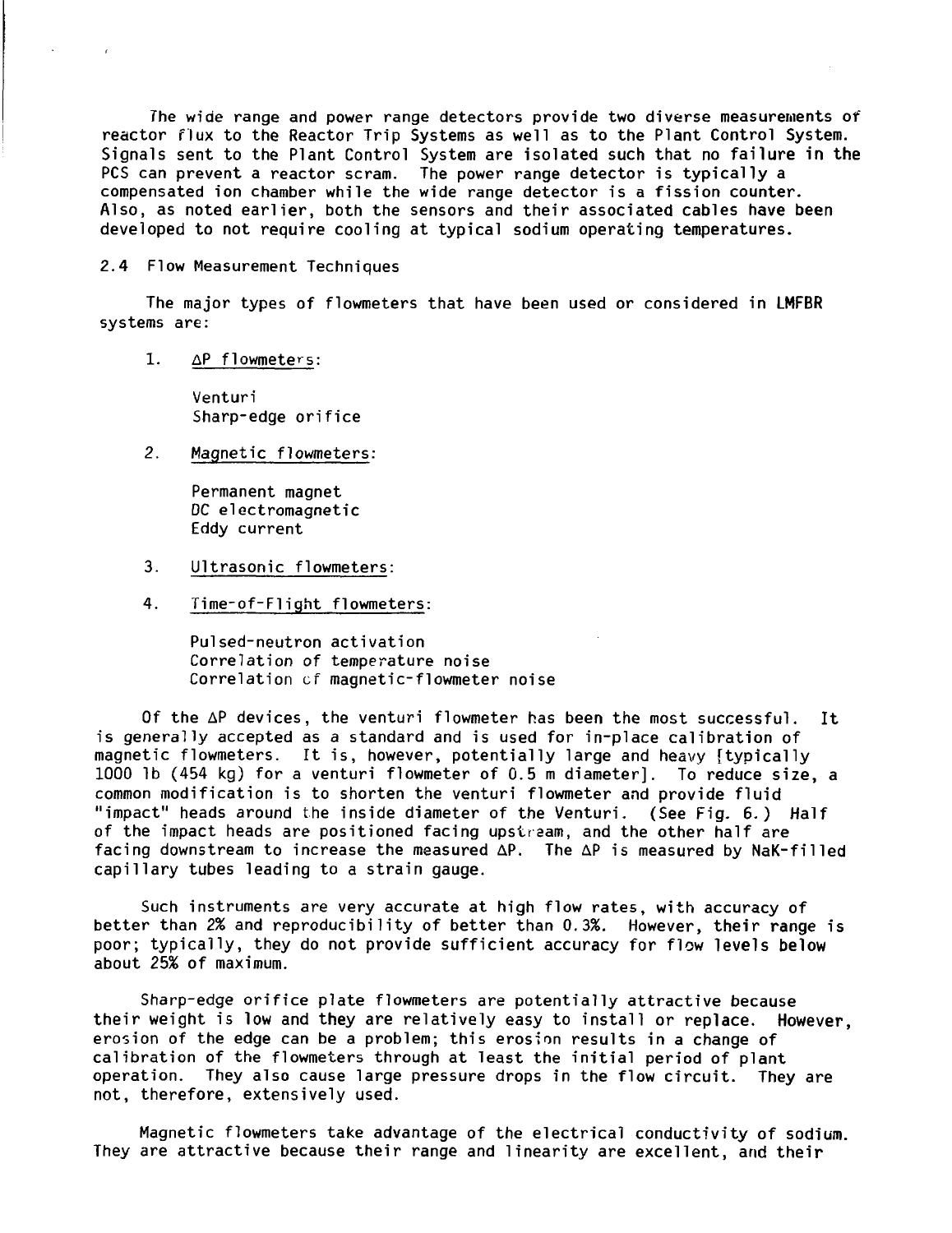

Fig. 6 AP FLOWMETERS FOR LARGE PIPING IN SODIUM SYSTEMS

impact en the piping is minimal. However, they cannot be precaiibrated in a water system. The sensor leads must be insulated from the surrounding sodium if submerged in a pool system, and these leads are affected by changes in sodium temperature. Also, they will not work with magnetic metals for piping.

The simplest is the permanent-magnet flowmeter. Its operation is based on the fact that sodium (as an electrical conducter) produces an electric potential when moving across the magnetic field produced by a magnet located on the periphery of the pipe. (See Fig. 7.)

The theory of electromagnetic flowmeters may be derived fairly simply using Ohm's law and the appropriate field equations (Ref. 2).

```
Ohms law j = \sigma (E+vxB);<br>Field Equations \nabla x E - \sigma \hat{B}Field Equations
                     \nabla \times B = \mu j\nabla \cdot \mathbf{B} = 0where j = current density
\sigma = conductivity
E = electric field
v = fluid velocity
B = magnetic flux
\mu = permeability
```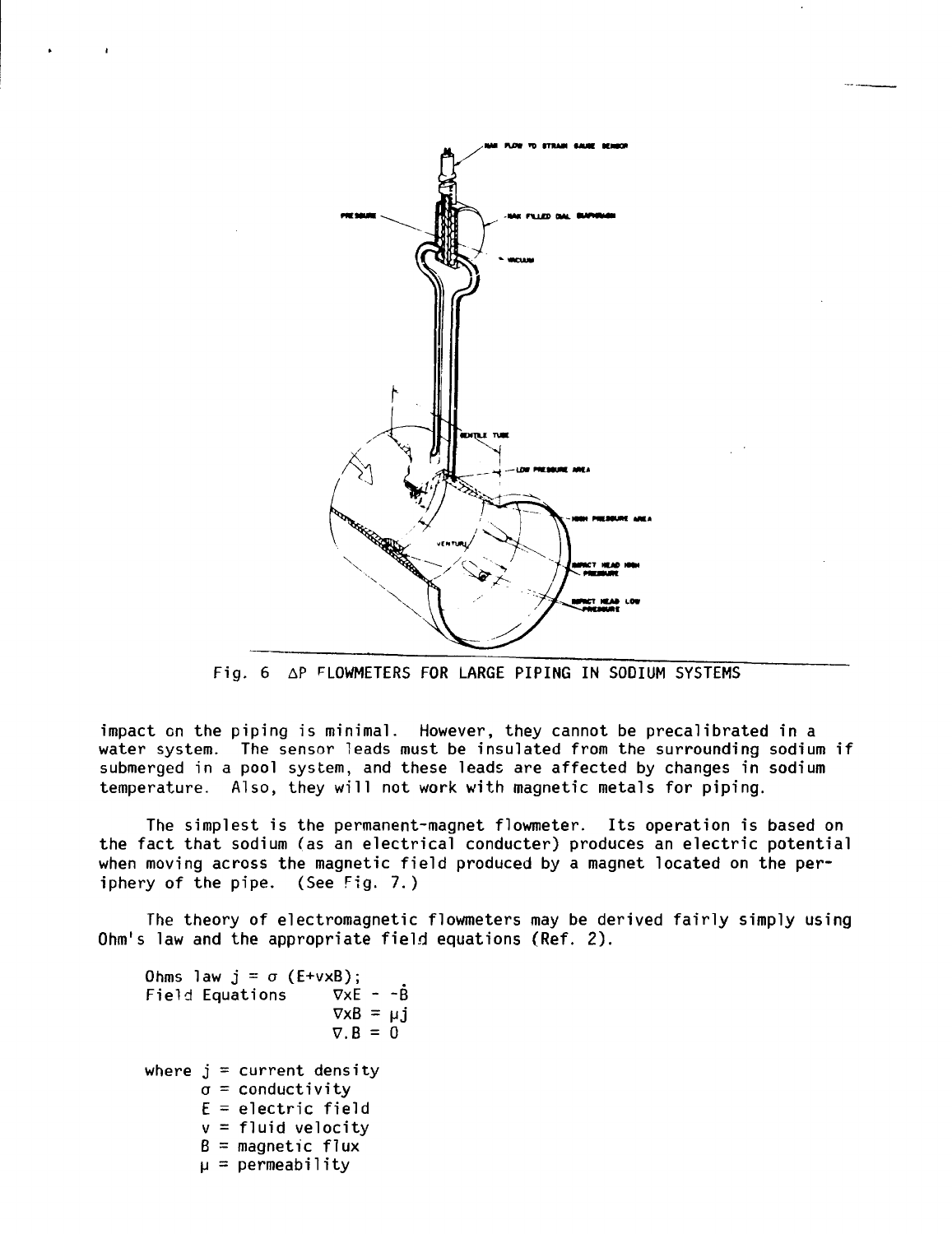

**Fig. 7 TYPICAL PERMANENT MAGNET FLOWMETER**

**for a steady magnetic field B = 0 and if one also neglects the influence of currents in the fluid on the magnetic field, one can obtain the result.**

 $\Delta v$ **EE** = **dB**v

**where Av EE is the voltage across the flowmeter generated by the sodium traveling at velocity v through a magnetic field B separated by distance d.**

**There are corrections that must be applied to this simple derivation, however, to account for electrical conductivity of the pipe, nonuniform velocity profiles in a circular pipe, and distortion of the magnetic field with increasing flow velocity (giving rise in such terms as the magnetic Reynolds number). Because of these effects, magnetic flowmeters must be calibrated in place. They do, however, provide reliable (and nearly linear) flow signals for LMFBR control and protection.**

**The magnetic field can be generated by either permanent or electromagnets. Permanent-magnet flowmeters have been used successfully in most of the LMFBR<sup>1</sup>s now in operation or proposed. These flowmeters are not suitable for use in regions of high radiation because of damage to the magnets over long term operations.**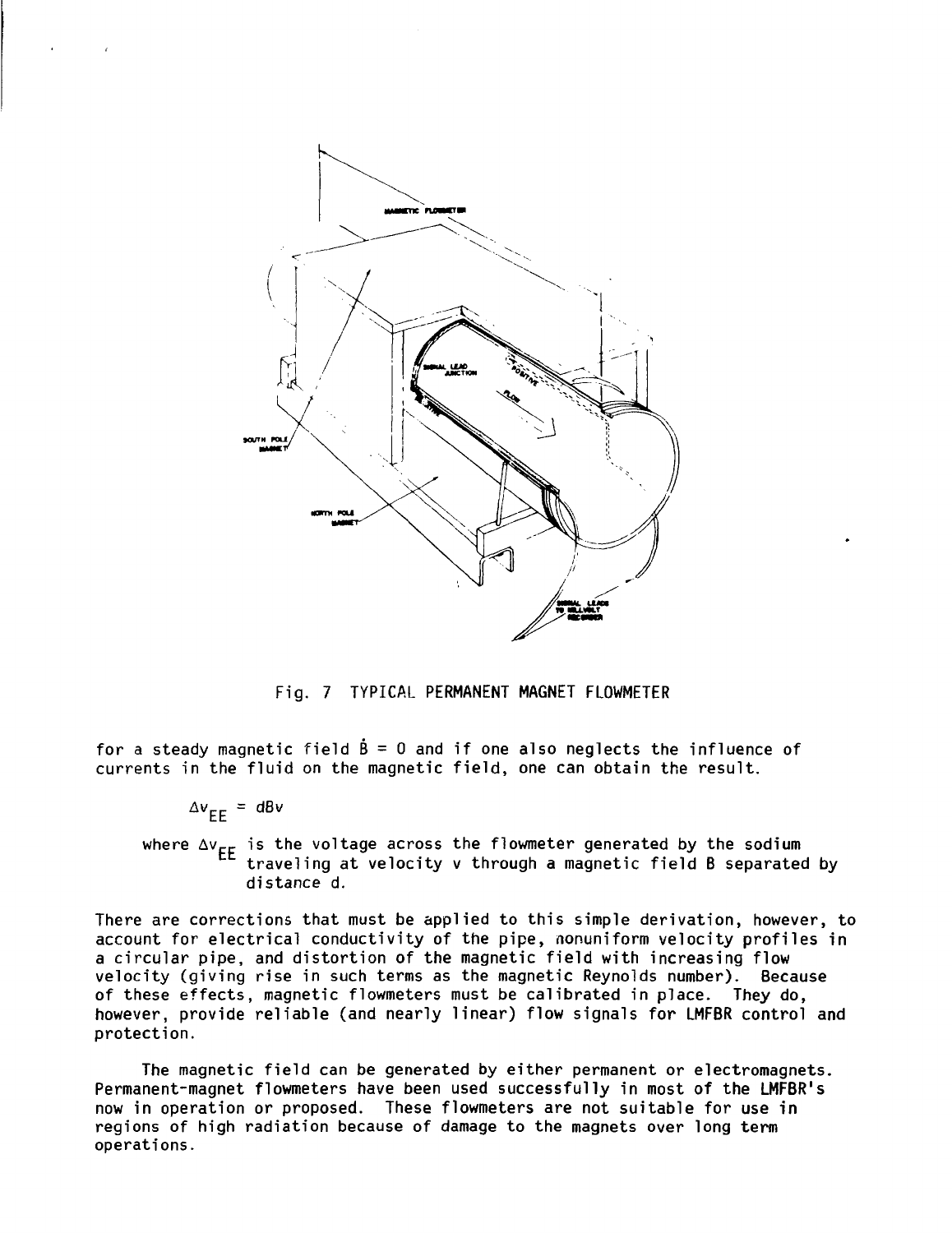Another magnetic flowmeter which has gained some attention, and wh^'ch avoids the installation of heavy permanent magnets, is an electromagnetic flowmeter commonly called saddle-coil flowmeter. As with a permanent magnet flowmeter, the electromagnet is mounted in the outside of the pipe.<sup>1</sup> The saddlecoil flowmeter has the advantage of being somewhat lighter than permanent magnet fiowmeters but is not as suitable for remote locations. It also suffers from the fact that in order to provide linear response with flow in large pipes, the flowmeters must be very long.

 $\ddot{\phantom{a}}$ 

Another type of magnetic flowmeter, the eddy-current flowmeter, is of special interest because of its small size, ability to withstand high temperature, and resistance to radiation damage. These characteristics make the eddy-current flowmeter potentially useful for such applications as monitoring flow in individual fueled subassemblies. However, this flowmeter is also highly sensitive to flow turbulence and exhibits some drift in signal with time. Eddy-current flowmeters are now in use at EBR-II, where they measure flow at the outlet of test subassemblies in a special in-core test facility. (See Fig. 8.)

A typical eddy-current flowmeter is made up of three coaxial coils formed on a metallic spool and enclosed in a tube placed axially along the flow path. The center coil forms the primary or excitation coil, and the two coils on either side of the primary coil form the secondary or pickup coils:<sup>1</sup> this flowmeter operates much like a transformer; the primary coil is excited by a highfrequency, low-voltage signal, which induces current in the secondary coils. The magnetic field produced by the primary coil, however, interacts with the moving stream of sodium; this interaction produces electrical eddy-currents, which affect the magnetic field of the primary coil and cause unequal coupling o the two secondary coils. This unequal coupling produces a signal voltage at the output of the two secondary coils.

A disadvantage of the eddy-current flowmeter is that it must be installed directly in the flow stream and is very sensitive to flow behavior at the immediate surface of the flowmeter, giving essentially a point measurement of flow in the pipe. This flowmeter must be carefully calibrated. However, eddy-current flowmeters have been used in a number of applications with good success. An example at EBR-II is in the measurement of flow in a special fuel test facility shown in Fig. 9.

The ultrasonic flowmeter is another type that offers some significant advantages in LMFBR's.<sup>11</sup> This flowmeter depends on measurement of the velocity of acoustic pulses between two transducers. The major benefits of the ultrasonic flowmeter are stability, capability for self-checking, and fail-safe operation. (The flow signal goes to zero for failure of the transducers or related electronics.)

The ultrasonic flowmeter has been used for some time to measure water flow, particularly in open channels. Its basic configuration is shown in Fig. 10 (from reference 1). In the simplest form, two transducers are fixed to the outside of a pipe, mounted on "wedges" located on opposite sides of the pipe and separated along the axis of the pipe. Another option (developed at EBR-II) is to provide a probe within a pipe with transducers located along the axis of the flow stream. The time of travel of acoustic pulses between transducers is changed by the velocity of the flowing sodium, being a function of the sonic velocity in the sodium and the fluid velocity along the path of transmission. When on the outside of the pipe, the transducers are diametrically opposed in order to provide an integration of flow. (Some applications use multiple passes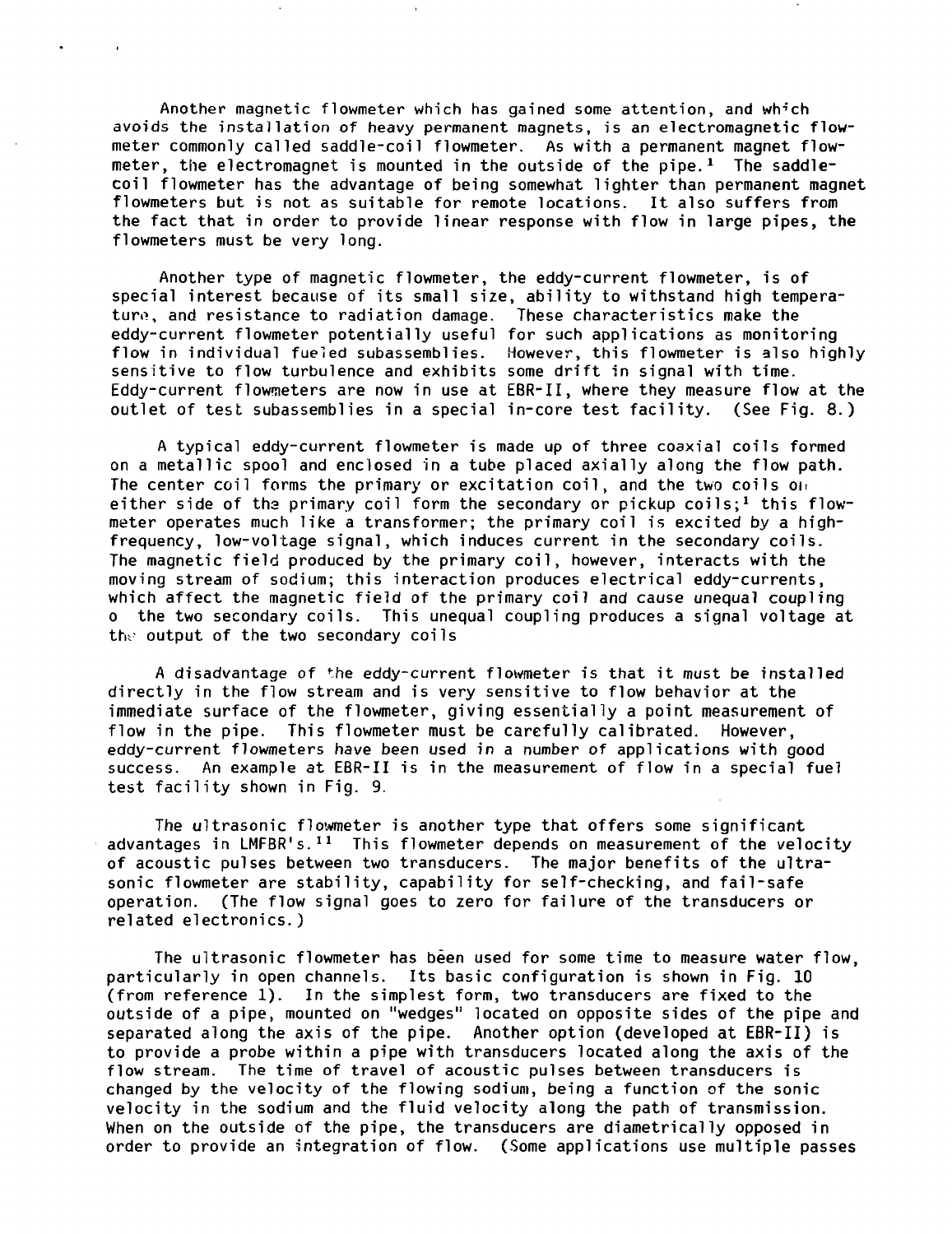

 $\mathbf{r}$ 

 $\sim 10$ 



**Fig. 9 SCHEMATIC OF THE FUEL PERFORMANCE TEST FACILITIES IN EBR-II**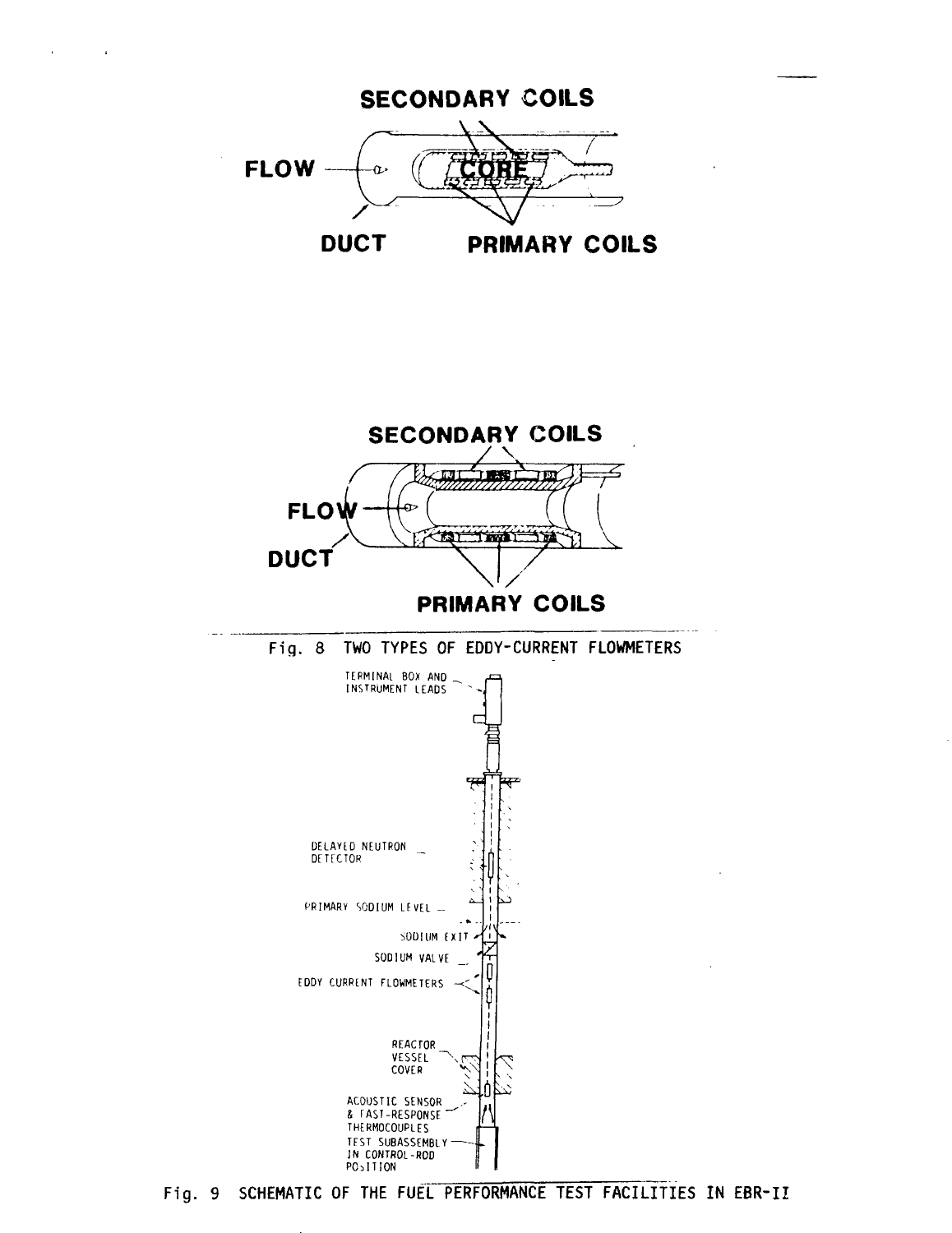of signals to facilitate integration of the flow signal.) A typical design for a transducer is shown in Fig. 11.





#### Fig. 10 TWO ARRANGEMENTS FOR ULTRASONIC FLOWMETERS

One of the more successful techniques for measuring time-of-flight flow has been pulsed-neutron activation (PNA), originally developed at EBR-II.<sup>12,13</sup> This technique is basically an extension of radioisotopic tracer techniques that have been in use for many years and is especially attractive because it is an "absolute" measurement (not requiring flow calibration) and requires no penetration of the piping.

As the name implies, a pulsed-neutron source is used to activate nuclei in the fluid, and these are subsequently detected downstream. A weighted transit time is developed to combine with the measured distance between the activation site and the detection site; this provides a mean fluid velocity. Several measurements of sodium and water flow have been made at EBR-II to test and use the technique. Water flows have been measured in the steam system and sodium flow in the intermediate heat-transport system, all with good success.

The instrumentation used for the PNA experiment consists of a gamma-ray detection system, a multiscaler, a pulsed neutron source, and a timing system. A block diagram of the instrumentation system is shown in Fig. 12. The multiscaler provides upper- and lower-level discriminators for rejection of unwanted gamma rays. Timing for the entire system is provided by two pulse generators; this timing allows repetitive pulsing of the systems so that a number of pulses can be used at a selected flow level to improve the counting statistics for the measurement.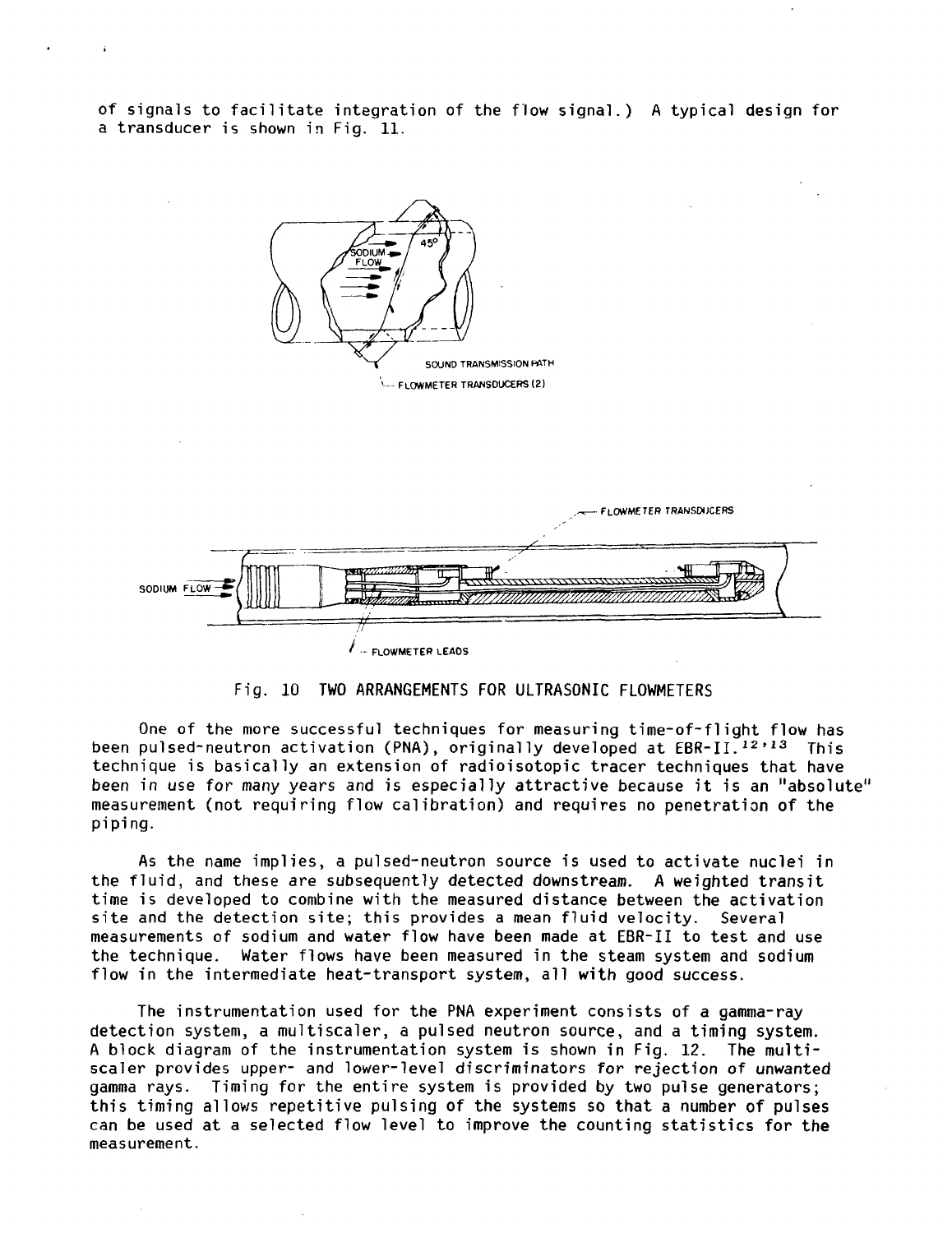

**\_F]1. 11 TYPICAL TRANSDUCER CONCEPT FOR IN-SODIUM ULTRASONIC TRANSDUCERS**



Fig. 12 BLOCK DIAGRAM OF PULSED NEUTRON F. WWW MEASURING SYSTEM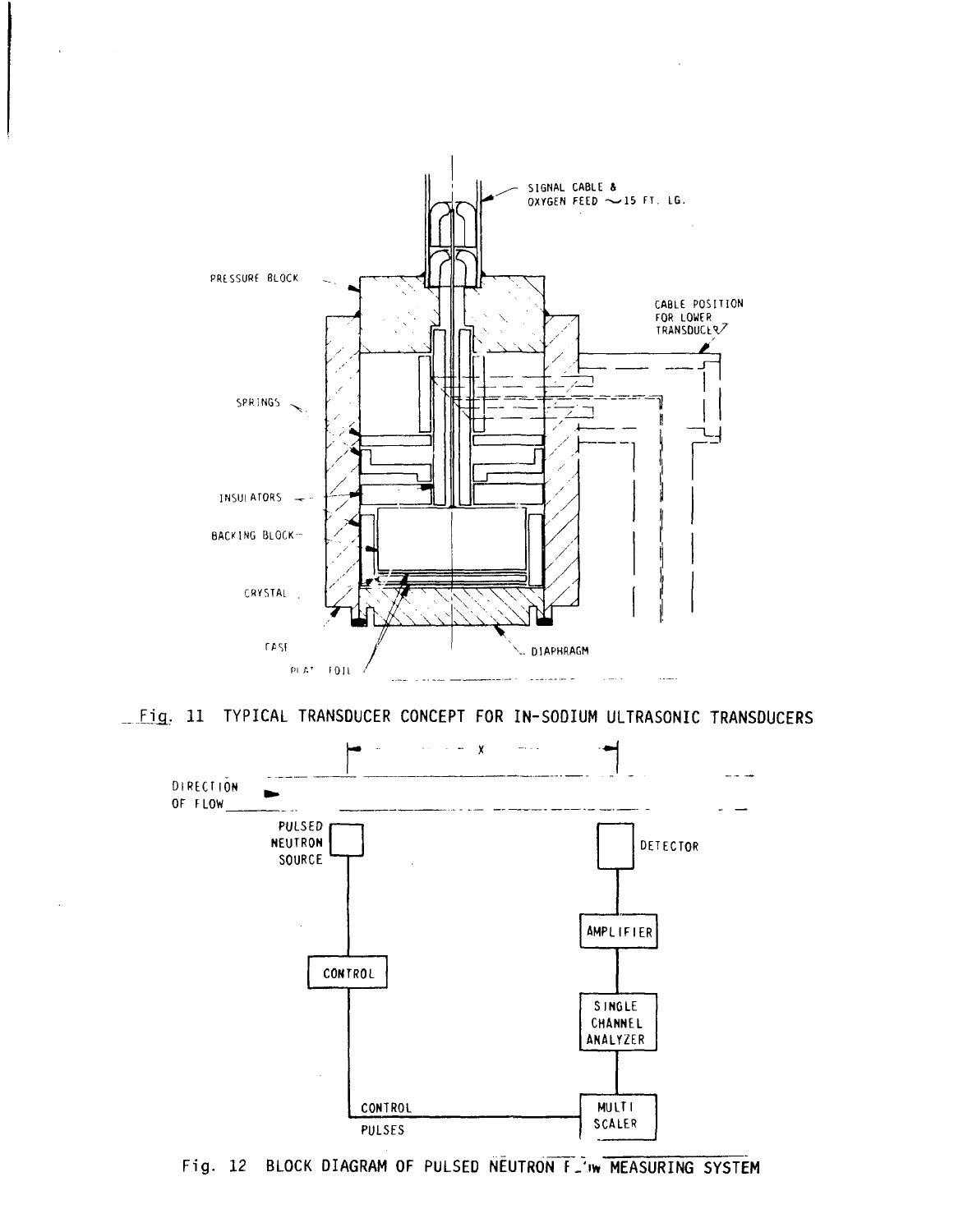The data from the PNA measurement for turbulent flow are reduced using the working relation for the mean reciprocal time

$$
1/t = \frac{\sum_{i=1}^{I} \frac{1}{ti} C(t_i) \exp(\lambda t_i)}{\sum_{i=1}^{I} C(t_i) \exp(\lambda t_i)}
$$

 $\mathbf{r}$  .

 $\sim$  10  $\pm$ 

where  $C(t_1)$  is the number of counts in a multiscaler channel at time  $t_2$ . Errors resulting<sup>1</sup> from this technique are found to be in the range of 0.5 to  $1.0\%$ .

There has been considerable LMFBR operating experience with most of the above flowmeter types. The French LMFBR Phenix uses small permanent-magnet flowmeters in a bypass line at the outlet of the primary pumps to measure total flow. However, plant control is on the basis of pump speed. Also, the Soviet Union uses permanent magnets in its largest LMFBR (BN-600) to measure primary flow. In the British reactor PFR, eddy-current flowmeters were initially installed in thimbles in the main primary system pipes, but many of these have failed. Saddle coil electromagnetic flowmeters are used in the IHTS for PFR.

The loup plants likewise have emphasized the use of permanent-magnet flowmeters. The U.S. plants, FFTF and CRBR, and the German plant SNR 300 use permanent-magnet flowmeters in both the PHTS and IHTS, and Venturis are installed in the IHTS for flow calibration. The FFTF flowmeters were calibrated in place with pulsed-neutron activation, as were the EBR-II flowmeters in the IHTS.

The Japanese use cii electromagnetic flowmeter in the primary-sodium system for the JOYO plant. For their next plant, MONJU, they are considering the use of ultrasonic flowmeters.

The PNA technique was used very successfully to calibrate in-place flowmeters in the U.S. At EBR-II, the PNA method was used to measure the secondarysodium flow at seven different flow levels. Figure 13 shows a typical count history for the secondary-flow measurement. Table V displays the data for the Foster and electromagnetic flowmeter compared to the PNA results at EBR-II. The relatively low uncertainties in flow may be seen.

## 3. IN-CORE AND OUT-OF-CORE MEASUREMENTS IN LMFBRS

The LMFBR community has given much attention to thermal-hydraulic monitoring of individual fueled subassemblies.<sup>4</sup>\* 14>15 Of interest are temperature, flow, and acoustic measurements to verify that no local disruption of flow is occurring. This has been an important consideration for reactor safety ever since the flow blockage and melting of fuel occurred in some subassemblies of the FERMI reactor. However, safety experiments conducted over the last 10 years have lessened concerns over this question, showing that local failures within subassemblies will not propagate to surrounding subassemblies.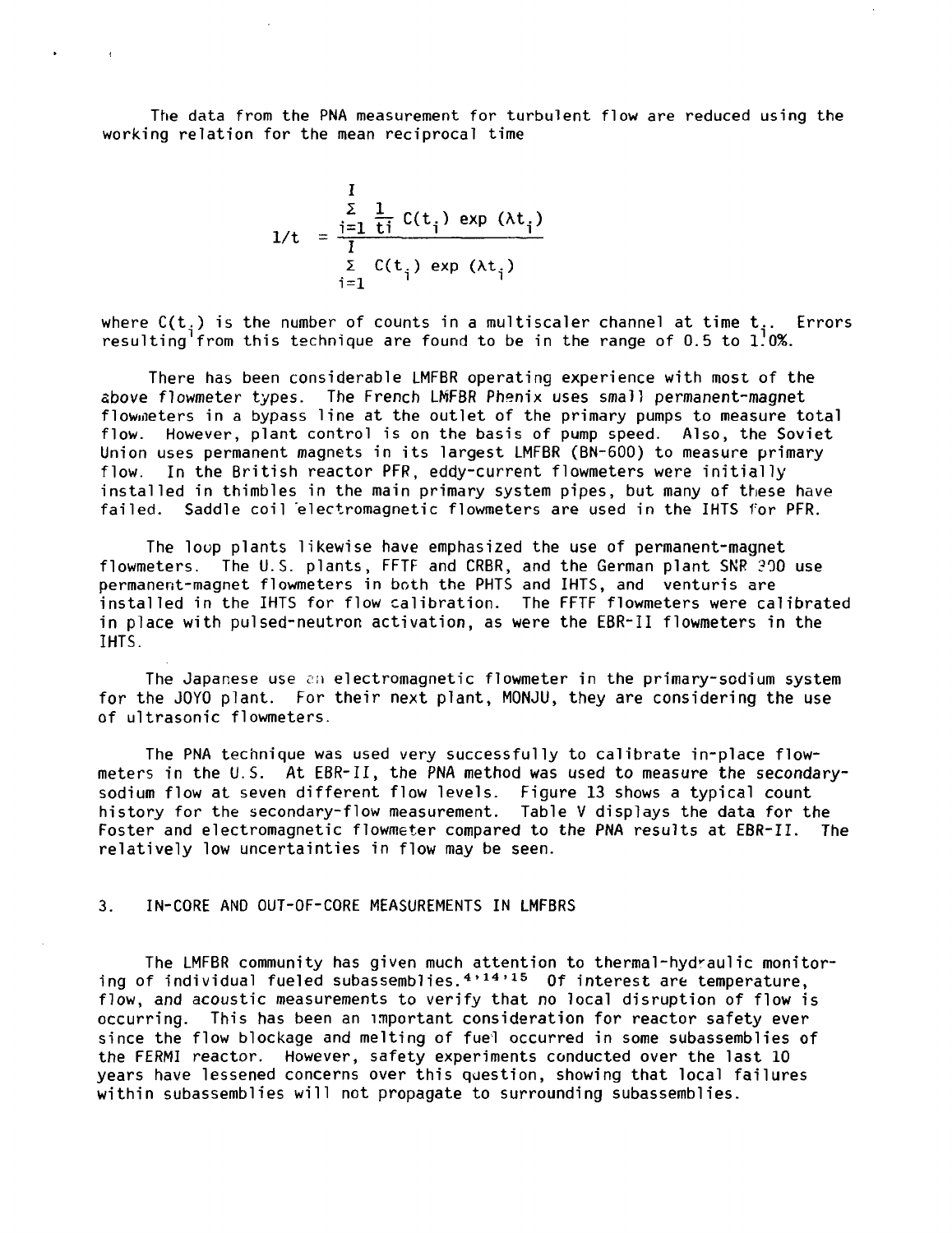

Fig. 13 MULTISCALER DATA FROM MEASUREMENTS OF SECONDARY SODIUM WITH FLOW LEVEL AT NOMINAL 90% OF FULL FLOW

#### 3.1 Subassembly Temperature Monitoring

Monitoring the outlet-sodium temperature of fuel subassemblies is reasonably easy and is a standard feature of most LMFBR plant designs. Typically, tnermocouples are chromel/alumel and are located in wells 2 to 4 cm above the outlet of individual subassemblies. These wells can either be dry (filled with argon or helium gas) or wet (filled with sodium), Wet thermocouple wells have the advantage of improved response time (thermal time constants of between 0.5 and 1.5 s) but are much more difficult to replace because of contamination by sodium.

Three major types of thermocouples may be identified.<sup>27</sup> In the first, the hot junction is insulated from the metal sheath by materials such as MgO or  $AL_2O_3$ . The heat is transferred to the hot junction by heat conduction through the steel and insulating material. Their time response is therefore relatively long.

The second major type puts the hot junction in direct contact with the metal sheath, eliminating the thermal resistance through the electrical insulation. The time constant is therefore relatively short.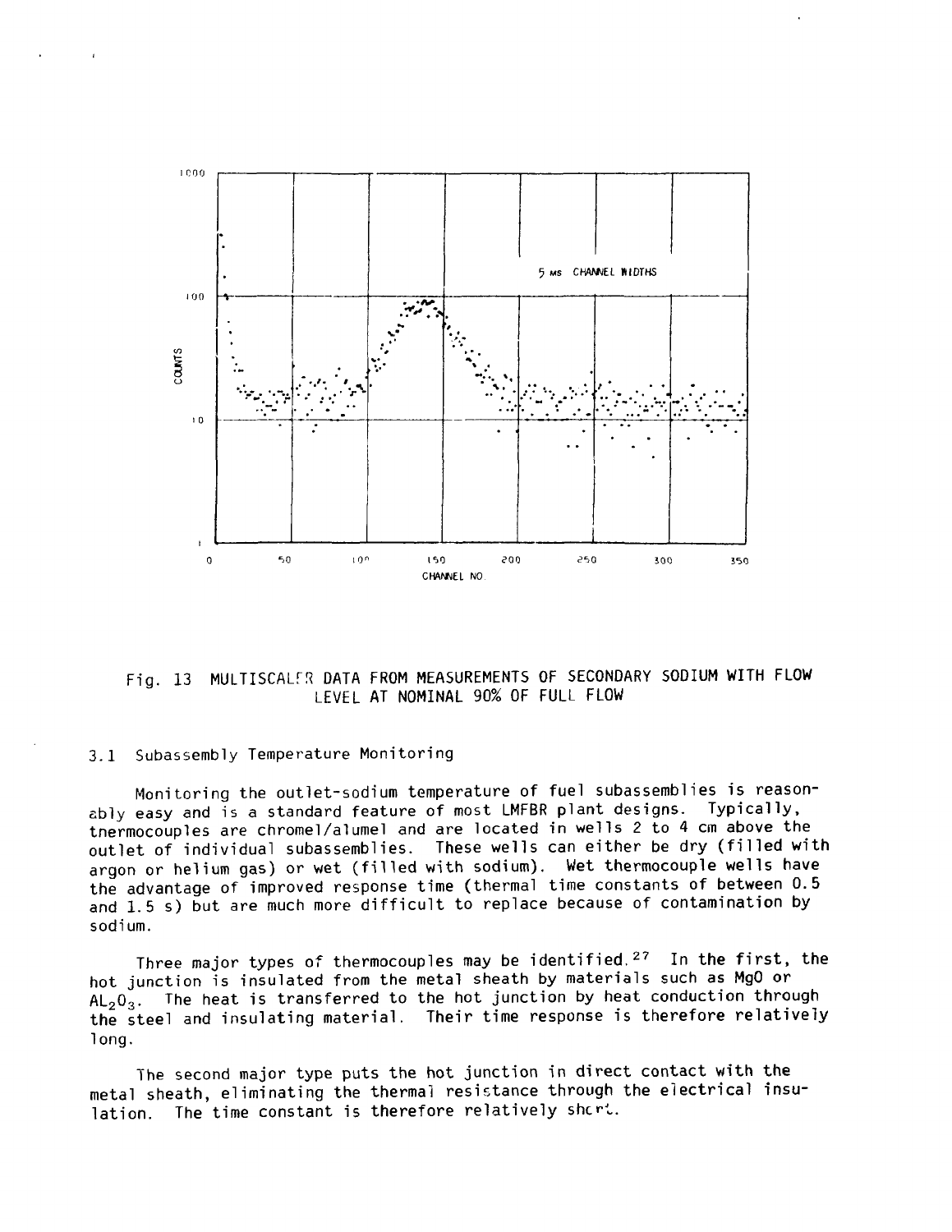### Table V (From Ref. 13)

## Flow Rates of Secondary-Sodium System in EBR-II

| Nominal                                      | Flow Rate $(M^3/s)$          |                                  | Relative |                                   |                               |                         |
|----------------------------------------------|------------------------------|----------------------------------|----------|-----------------------------------|-------------------------------|-------------------------|
| Secondary-Sodium<br>System Flow Level<br>(%) | EМ<br>Flowmeter <sup>a</sup> | Foster<br>Flowmeter <sup>'</sup> | PNA      | Neutron<br>Generator<br>$0$ utput | PNA Flow<br>Velocity<br>(m/s) | Uncer-<br>tainty<br>(%) |
| 0                                            | 0.0                          | 0.0                              | 0.0      | 0.0                               | 0.0                           |                         |
| 10                                           | 0.0382                       | 0.0398                           | 0.0390   | 1.057                             | 0.496                         | 3.3                     |
| 20                                           | 0.0752                       | 0.0759                           | 0.0770   | 1.029                             | 0.980                         | 2.1                     |
| 40                                           | 0.1497                       | 0.1457                           | 0.1457   | 0.950                             | 1.940                         | 2.1                     |
| 60                                           | 0.2253                       | 0.2189                           | 0.2320   | 0.972                             | 2.952                         | 2.1                     |
| 80                                           | 0.3009                       | 0.2982                           | 0.3136   | $1.029^d$                         | 3.990                         | $\bullet$               |
| 90                                           | 0.3376                       | 0.3397                           | 0.3595   | 1.017                             | 4.575                         | 1.9                     |
| 95                                           | 0.3565                       | 0.3606                           | 0.3830   | 0.984                             | 4.874                         | 1.9                     |

(Sodium at 577 K)

Determined from: flow = 0.006765 x mV from Table V.

Determined from:  $f \mid v = 0.2890 \times v_0$ ltage of Table V.

 $c_{\text{Sum of output monitor indications divided by total number of pulses normalized}$ to the average level of 5.092 per pulse.

d<sub>Voltage</sub> on neutron generator increased at this point for the rest of the test.

The most rapidly responding TC is a type called an intrinsic thermocouple. The basic feature of this type is the formation of the hot junction by the contact with the surrounding sodium. The time constant for these thermocouples is therefore very short. Their construction is shown in Fig. 14 (from reference 27). The inner wire is made of the same material as the metal sheath with both connected at the top end. The cold junction can be at the wall (version A) or at an open element filled with sodium (version B). If an intrinsic thermocouple is confined with a more conventional thermocouple well, both a "steady state" and a fluctuating temperature measurement can be obtained.

When a flow blockage occurs, the decrease in flow causes an increase in the subassembly's sodium-outlet temperature. However, this increase in temperature may be hidden by flow from surrounding subassemblies because cross flow influences the temperature reading. This, coupled with the fact that a "significant" flow blockage can occur with only a moderate rise in measured outlet temperature, limits the value of sodium-outlet temperature as an indicator of flow blockage in a subassembly. For example, a nonporous planar blockage covering 50% of the flow area at the midplane of a subassembly fuel bundle would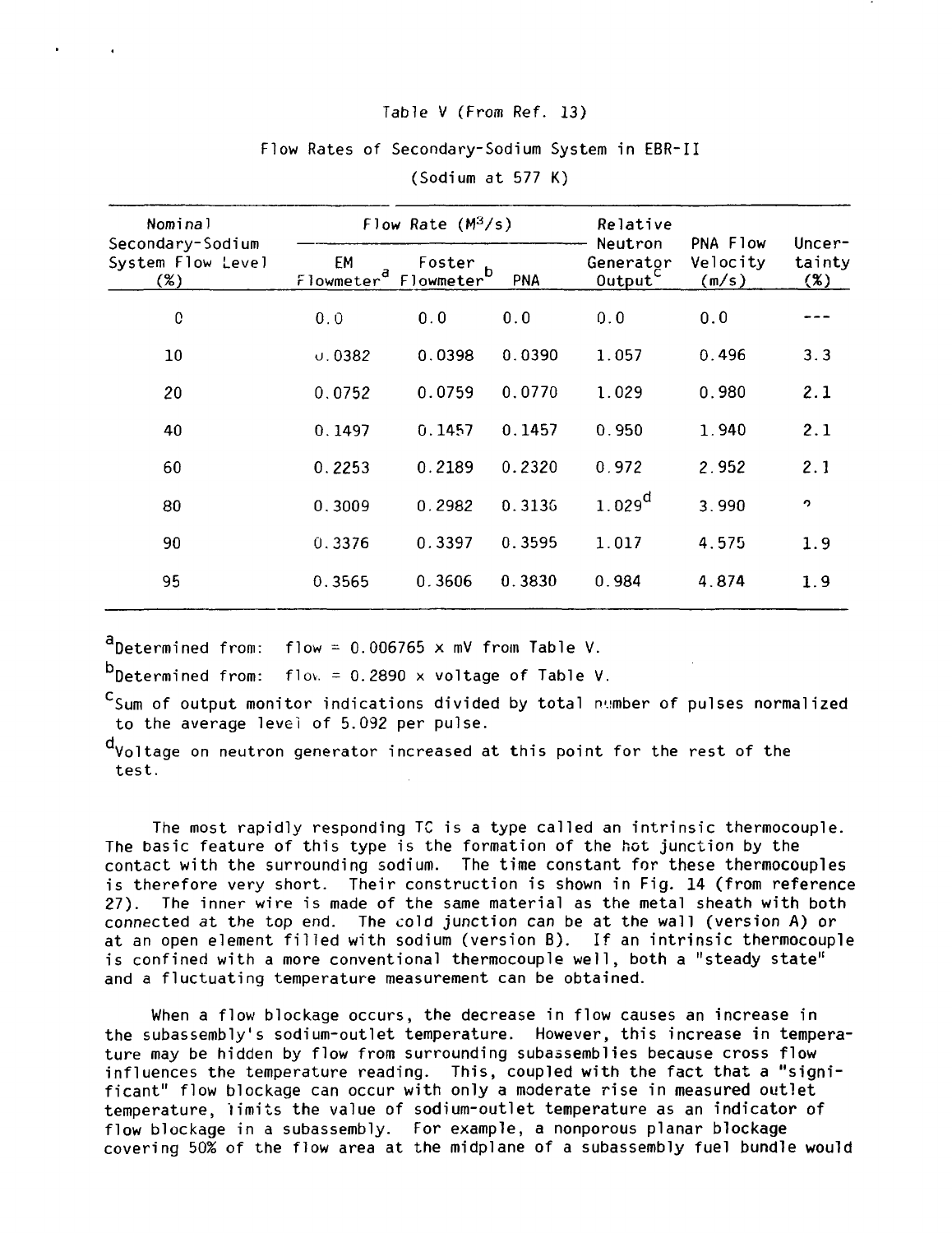

Fig. 14 SEVERAL APPROACHES TO DESIGN OF INTRINSIC THERMOCOUPLES

reduce subassembly flow by only approximately 5%, too small to be reliably detected by a change in outlet temperature. Instead, much attention has been given to temperature noise, which is increased with the turbulent flow associated with a partial flow blockage. Several theoretical models have been advanced to predict the magnitude and character of temperature noise in single phase fluids. Also, a number of out-of-reactor tests have been conducted to measure temperature noise, and agreement between theory and test has been reasonably good.<sup>1,25,26</sup> (See Fig. 15.) Because of the high frequency of the temperature noise, however, fast-response thermocouples (time constants of 200 ms or less) are required for the reliable measurement of temperature noise associated with partial flow blockage. It is not clear that such thermocouples can be developed for routine use in commercial LMFBR's.

As the extent of flow blockage increases, the measured sodium-outlet temperature may actually drop and temperature noise may decrease because of mixing with flow from surrounding subassemblies. The measurement of sodiumoutlet temperature in subassemblies is, therefore, of limited value for indicating extensive flow blockage, although it can be reliable during the early stages of flow blockage formation.

As noted above, in order to detect temperature noise, it is necessary to provide thermocouples with very shor' time constants (200 ms or less). Typical chromel-alumel thermocouples have time constants in the range of 5-10 s in dry wells and  $0.5$  to  $1.0$  s in wet (sodium-filled) wells.<sup>3</sup> Special designs, such as the "coaxial" thermocouple developed in the UK, can result in time constants for wetted thermocouples in the 40-50 ms range.<sup>16</sup> The emphasis in the US for fast response TC's has been on more conventional design approaches, with the major problem being the development of reliable welding techniques to join extremely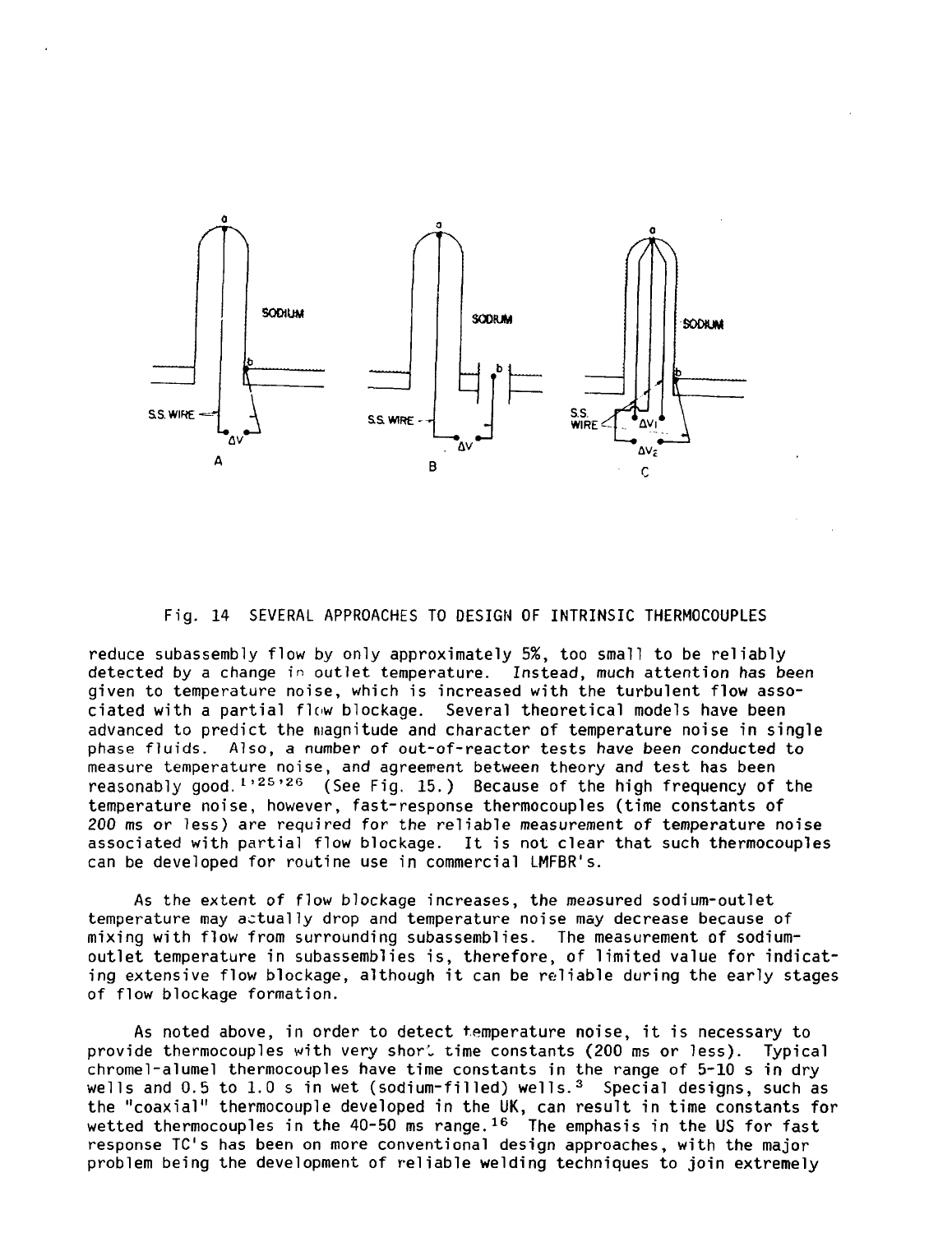

Fig. 15 POWER SPECTRAL DENSITIES OF TEMPERATURE NOISE OBTAINED DURING OUT-OF-PILE BLOCKAGE EXPERIMENTS USING TWO THERMOCOUPLE DESIGNS (from reference 1)

fine TC wires at the junction. The EBR-II experience with fast response TC's in test assemblies has "indicated the need for more work in this area.

Sodium-outlet thermocouples for subassemblies in the Super-Phenix reactor are of two types; these are (1) replaceable conventional thermocouples in dry wells of special designs which should result in time constants of  $\sim 2.5$  s and (2) two intrinsic sodium/steel thermocouples with time constants on the order of  $\sim$ 1 ms. The performance record of the chromel-alumel thermocouples has been good, but the intrinsic sodium/ steel thermocouples have not been extensively used because of difficulty in interpreting signals.

## 3.2 Acoustic Monitoring

Because of the difficulty of reliably detecting serious flow blockagt or local sodium boiling with outlet thermocouples, attention has been directed to the use of individual flowmeters in subassemblies and the :se of acoustic sensors to detect boiling.<sup>6,17</sup> A major problem with using acoustic sensors to detect boiling in an LMFBR system is the prediction of the acoustic coupling between the source of the noise and the detector. Also, the strength and character of the signal itself is sensitive to many details of the boiling process (such as dimensions of the sodium-vapor bubbles, degree of subcooling, size of subassembly). To detect boiling accurately also requires a system with relatively low background noise, which may mask acoustic signals due to boiling.

Establishing the feasibility of acoustic monitoring to detect in-subassembly boiling requires in-reactor experiments to characterize background noise, as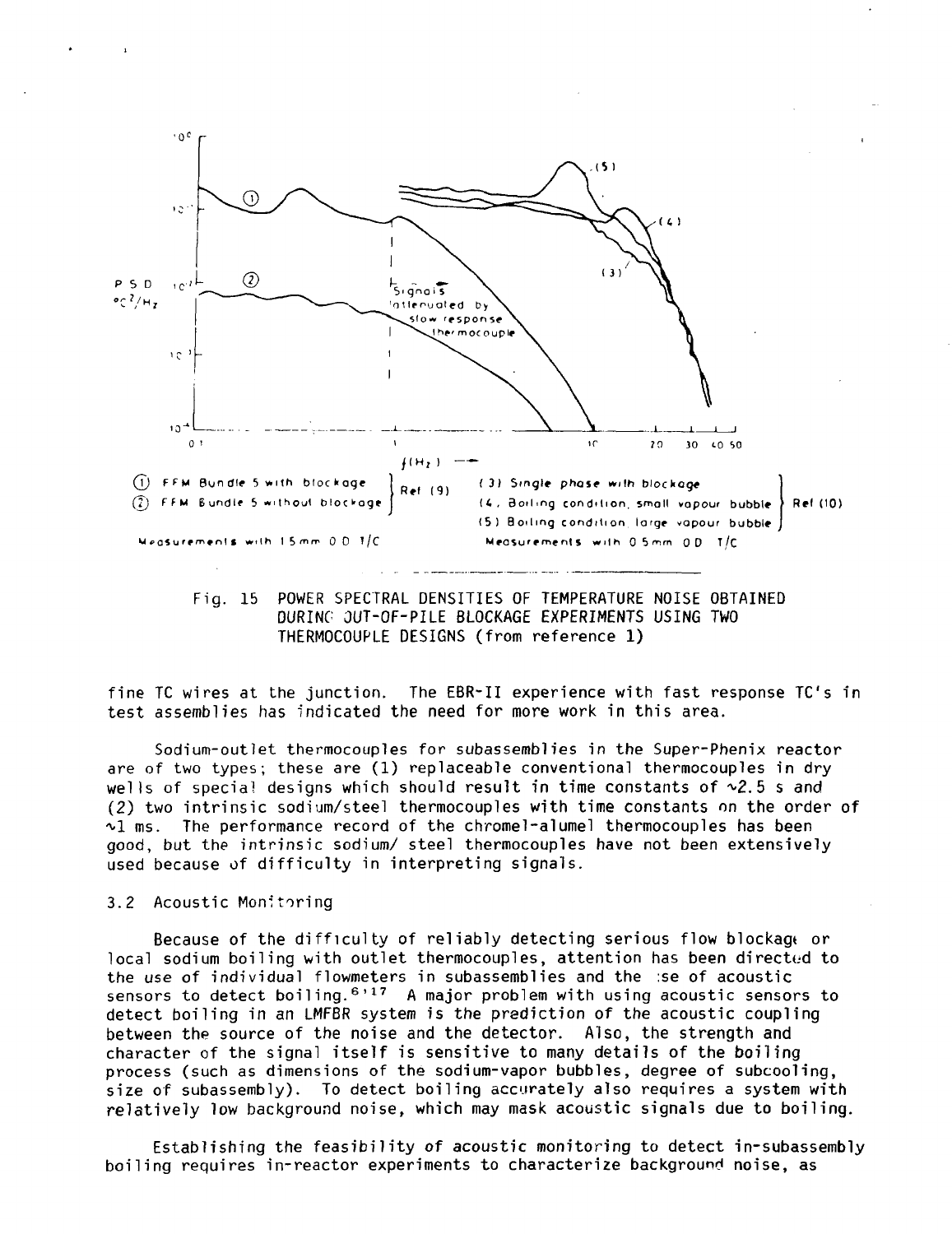have been conducted at the PFR, EBR-II, and elsewhere.<sup>17</sup> Results from boiling experiments indicate an optimum detection bandwidth of from 80 to 300 kHz. A problem is that cavitation from pumps can generate an acoustic signal very similar to that associated with boiling; this problem must be precluded in pump desian.

Early efforts in acoustic monitoring attempted to adapt low-temperature<br>tic sensors to LMEBR application through the use of wave quides. Unfortuacoustic sensors to LMFBR application through the use of wave guides. nately, the wave guides distort the frequency spectrum and tend to enhance the background noise of the reactor (because of mechanical coupling with structures). The more recent development and testing of high-temperature monitors has alleviated this problem. At EBR-II, acoustic monitors using lithium niobate transducers have been tested and used productively in mechanical operations with the core.

Lithium niobate (LiNbO<sub>3</sub>) piezoelectric devices are suitable for liquid sodium use primarily because of their capability to withstand high temperature. However, these are vulnerable to loss of oxygen to the sodium over time and either must be supplied a source of oxygen, Fig. 11, (via a capillary tube) or by careful encapsulation in a noble metal such as platinum. The most common approach is to provide oxygen via a capillary tube.

#### 3.3 Passive Measurement of Subassembly Temperature

s.

Another aspect of LMFBR instrumentation that is important is in-core measurement of subassembly temperature by passive means. One of the most successful techniques involves the use of a thermal-expansion-difference temperature monitor (TED), also developed at  $EBR - II.$ <sup>18</sup> A TED, basically a small capsule filled with sodium, is plastically deformed as the sodium temperature increases (Fig. 16) because the thermal-expansion coefficient of sodium is greater than that of the stainless steel of the capsule. The TED can be calibrated quite accurately out-of- core by measuring its change in volume as a function of temperature. Using TED's, temperature distributions in individual fuel subassemblies and across the core can be measured to within  $\pm$  5°C.

An important modification of this device is a gamma-expansion-difference monitor (GEDM)<sup>19</sup> which measures the rates of heat deposition by gamma rays. These measurements are important for assessing the heat load on structural components in the core and for interpreting the results of irradiating structural materials. The GEDM is essentially a TED with a gamma-absorbing material within it. (See Fig. 17.) If the heat-transfer characteristics of the device are known, the rate of gamma-energy deposition can be determined from the temperature of the device. The maximum temperature the GEDM experiences in the reactor core is directly related to its measured volume change, in the same way as the TED's.

#### 3.4 Pressure Measurement Instruments

Because of the use of liquid metals as heat transfer media is rare in industrial applications, standard instruments for these systems are not available as off-the-shelf items. In some instances, existing instrument designs have been modified for use in liquid metal systems; in other instances, the unique properties of liquid metals have been used to develop new types of instruments.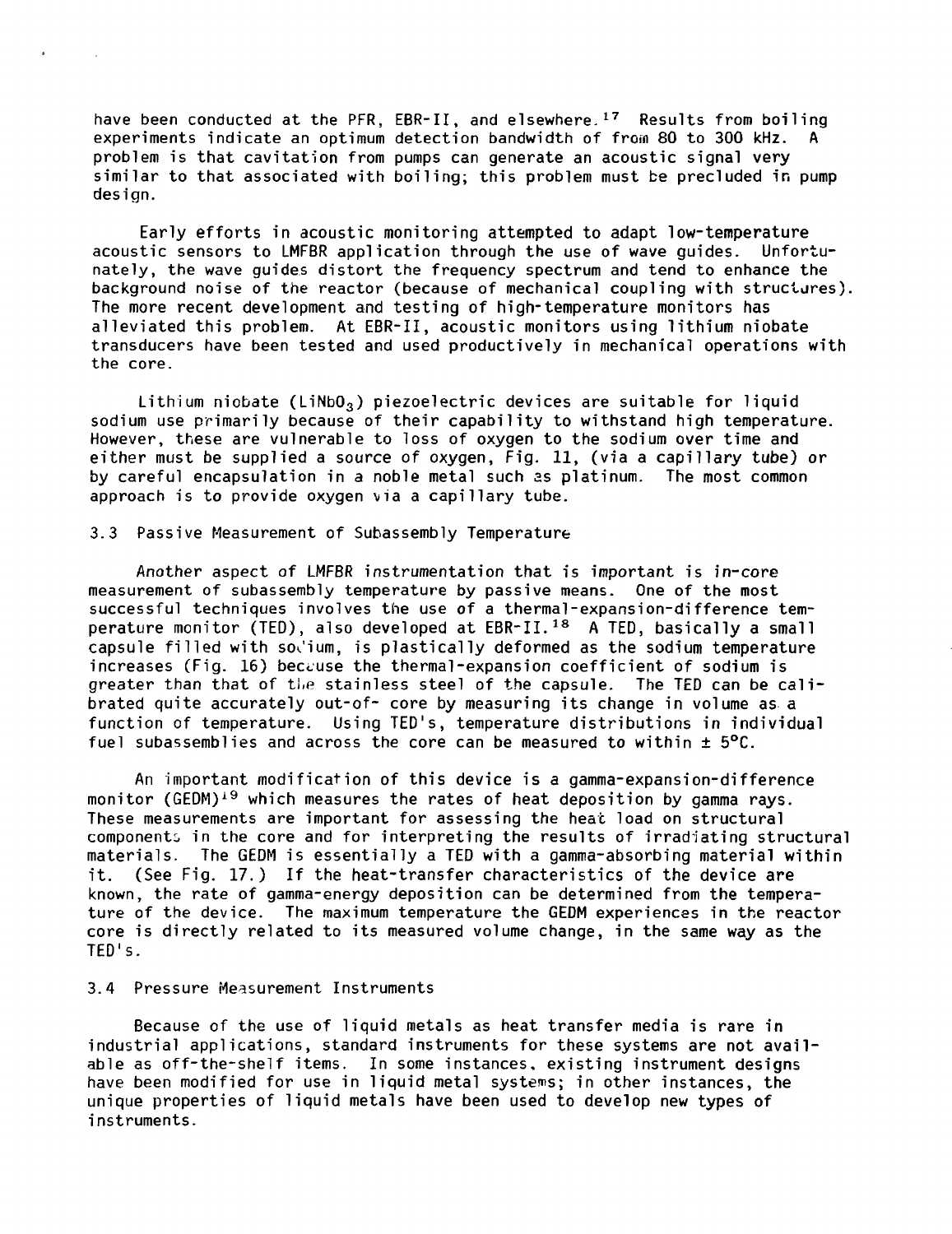

 $\mathcal{L}$ 





**HEAT SINK T<sup>o</sup>**

 $\mathcal{A}$ 

 $\mathbf{r}$ 

**Fig. 17 A TYPICAL GAMMA EXPANSION DIFFERENCE MONITOR (GEDM) USED AT EBR-II**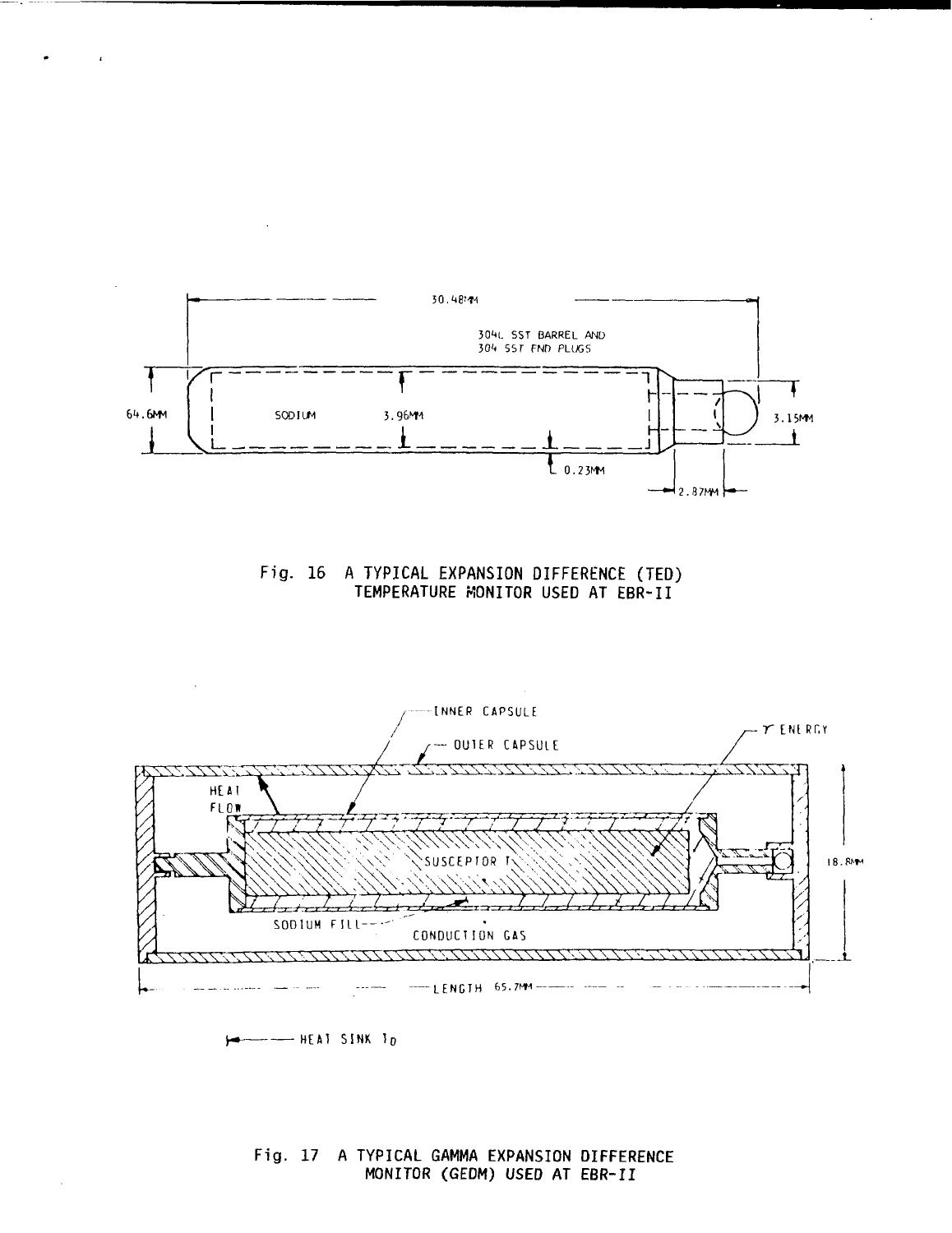There are three main types of elastic pressure elements: (1) metallic diaphragm, (2) bellows, and (3) bourdon tube using NaK filled pressure transducers. Disadvantages of NaK-filled pressure transducers are the difficult installation caused by the one-piece unit, and the instability of the electrical strain gauge. Strain gauges are sensitive to temperature changes and drift over long periods of time. These characteristics make frequent recalibration necessary. However, because of the very small displacement of NaK in this system, the pressure instruments are capable of very high degrees of accuracy; accuracy is approximately 1% of full-scale deflection.

## 4. STEAM GENERATOR INSTRUMENTATION

 $\alpha$ 

 $\sim$  100  $\pm$ 

LMFBR steam generators must be designed to ensure the complete separation of sodium and water. However, if leaks do occur, they must be detected as early as possible to avoid further damage. Two primary means of detecting such leaks have been pursued; these are the acoustic detection of leaks and the detection of the hydrogen and oxygen that results from the sodium-water reaction. Of these, hydrogen-leak detection has been the most successful and has gained the widest application. An example of the performance of this method is in the detection of the recent series of small steam-generator leaks at the French plant Phenix; all these leaks were reliably detected with hydrogen- leak detectors and protective actions were taken.

#### 4.1 Hydrogen-leak Detectors

The hydrogen-leak detectors work by the diffusion of hydrogen through a nickel membrane to a detector, which is commonly an ion pump that maintains a vacuum in the system. (See Fig. 18). The hydrogen-leak detector system at EBR-II consists of a sodium-piping system that draws sodium past a nickel membrane, a leak-detector system, and the associated electronics and controls.<sup>23</sup> The detection system requires only one penetration into the sodium pipe and is located within the EBR-II steam generating system as shown in Fig. 19.

The rate of diffusion of hydrogen across the membrane is affected by the sodium temperature, which must be controlled if reliable results are to be obtained. (Temperatures are maintained at 735°K). The nickel membrane is 0.25 in. (6.35 mm) thick and the ion pump maintains a vacuum of  $10^{-6}$  to  $10^{-8}$ torr. The most critical mechanical feature of design is the weld of the nickel membrane to the inconel transition piece and the inconel to the stainless steel piping. The early experience with these detectors at EBR-II was poor, with leaks occurring at the weld of the transition piece to the stainless steel. That problem has been corrected, however, and the units have operated very reliably since 1976. They are a standard feature of EBR-II's operating instrumentation, providing alarm for operation action in the event of a leak in  $t^*$ . EBR-II steam-generating system. No such leaks have occurred in EBR-II's 19 years of operation.

The response time of hydrogen-leak detectors is relatively fast, depending on hydrogen concentration (related to the size of the leak), location of a leak, and velocity of the flowing sodium. For EBR-II, calculated response times (considering small or moderate leaks) range from 30 s to several minutes. There has been no experimental verification of calculated response times, although such tests could conceivably be conducted by injecting a small amount of water into the sodium stream.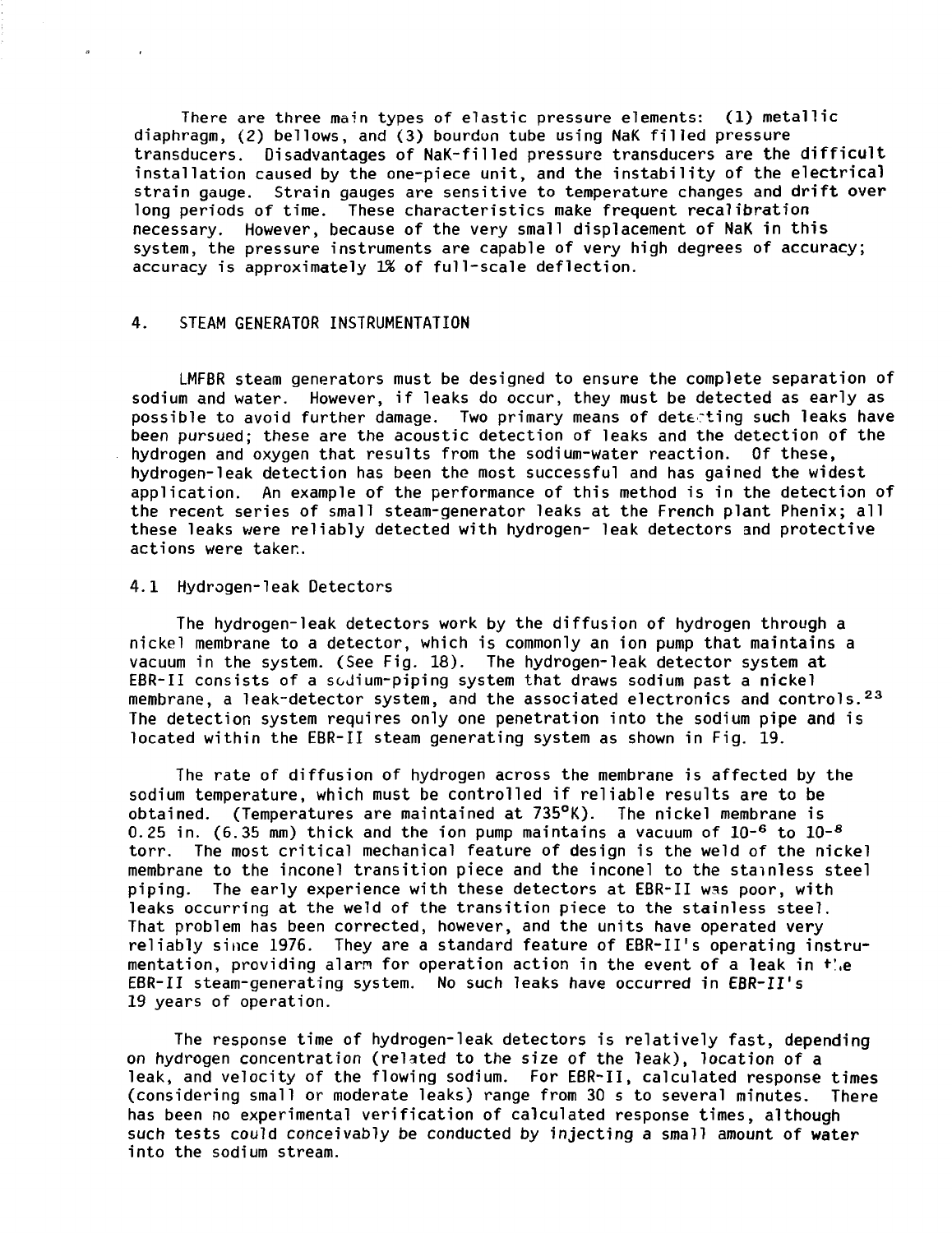

 $\bullet$ 

Fig. 18 SCHEMATIC OF HYDROGEN LEAK DETECTOR USED AT EBR-II **No OUT |P£TlFN 10 MTERMEDiA^E**

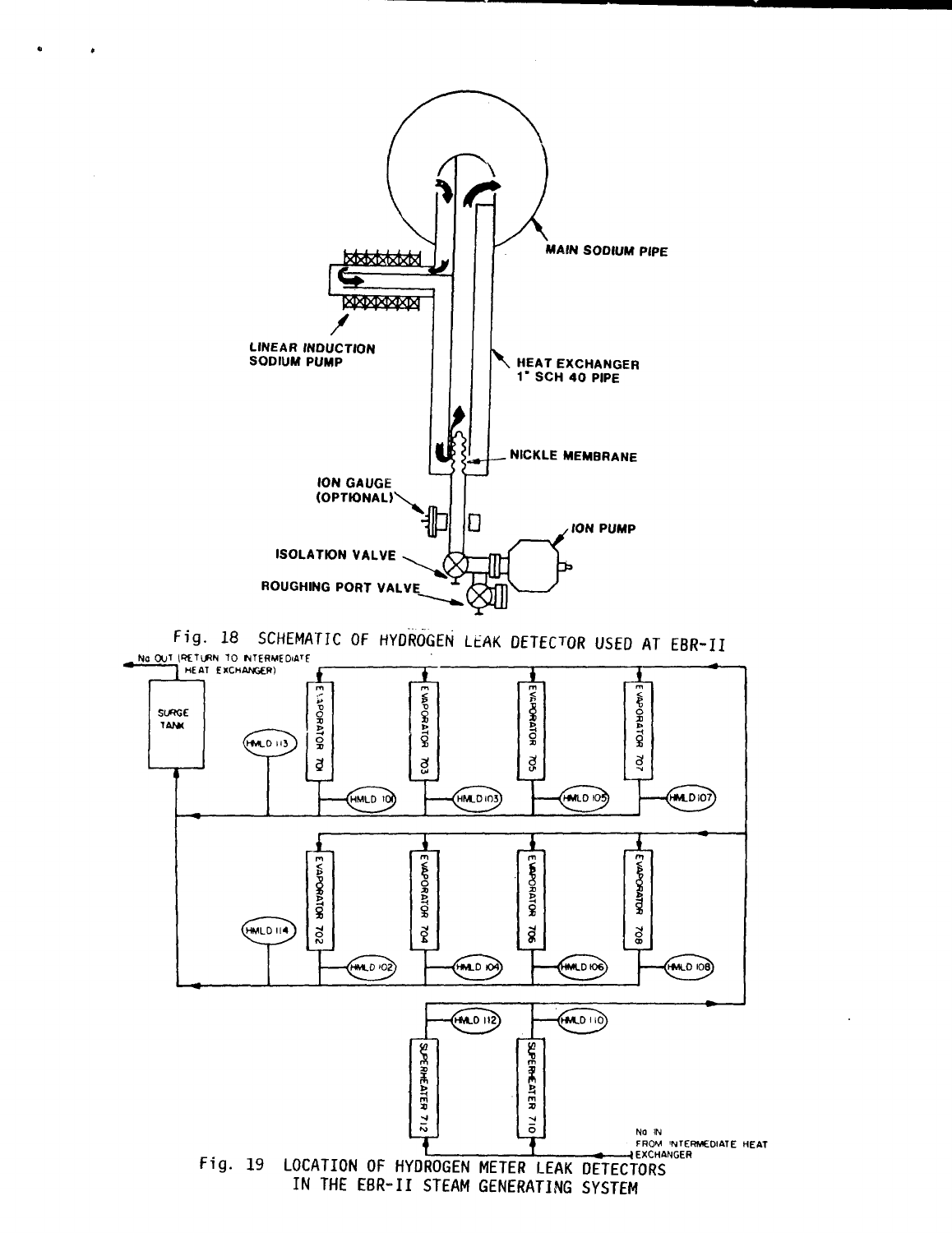The experience of these detectors at EBR-II and similar systems at other LMFBR's gives confidence in the ability to reliably detect sodium or water leakage in time to avoid extensive damage. An interesting proposal to detect leakage of either sodium or water before they come in contact is to provide duplex tubes (one tube within the other) and flooding the interface with helium. Sodium vapor or steam could be detected if it migrated from either side by monitoring the helium.

#### 4.2 Acoustic Leak Detectors

 $\epsilon$ 

 $\sim 10^{-1}$ 

Acoustic leak detectors for LMFBR steam generators have the advantage of being able to locate the leak, as well as to detect it. They depend upon detection of the noise associated with steam exhausting through a leak into the sodium system. Typically, leaks as small as 0.06 mm equivalent diameter can be detected.<sup>28</sup>

The operating frequency range for the system is typically 1 kHz to 10 kHz, with the signal amplitude decaying inversely as the distance from the source.<sup>28</sup> In order to provide adequate resolution for location of a leak, several hundred accelerometers may be required for a typical steam generator. They must be arranged in a preset pattern to allow for location of leaks, based upon signal processing techniques not unlike that used for sonar systems. A major requirement in development of the systems is reduction of background noise where possible, as well as careful characterization of background noise to establish sensitivity and alarm limits.

The method of attachment of accelerometers to the vessel wall is important in ensuring a linear response of the instrument over the desired frequency range and in providing sufficient electrical isolation to avoid ground loops. A typical system is shown in Fig. 20 (from Ref. 28). The accelerometers themselves are piezoelectric transducers, which respond with an electric potential directly proportional to force (acceleration) applied. Because of the large number of sensors and the complexity of processing signals in order to locate the leak, signals must be processed using minicomputers and reasonably sophisticated software. Successful tests have been run both in water models and in actual LMFBR plants.

The major objective of in-plant tests has been to characterize background noise and to demonstrate that the systems can be operated reliably. Background noise originates from sodium flow, steam flow, boiling and mechanical noise from pumps. Such tests have been conducted on the EBR-II steam generators, with results agreeing well with those obtained in laboratory tests. The feasibility of acoustic leak detection systems has been established.

# 5. MEASUREMENT OF IMPURITIES IN SODIUM HEAT TRANSPORT CIRCUITS

As mentioned earlier, the measurement of impurities in sodium heattransport circuits is important because of the potential for corrosion as well as plugging of flow passages. This latter characteristic, however, can be used to advantage in an instrument called a plugging-temperature indicator (PTI)<sup>24</sup>. Basically, this instrument consists of a small passage through which sodium can be directed. As the temperature of the sodium is reduced, impurities come out of solution and plug the flow passage. The temperature at which this occurs is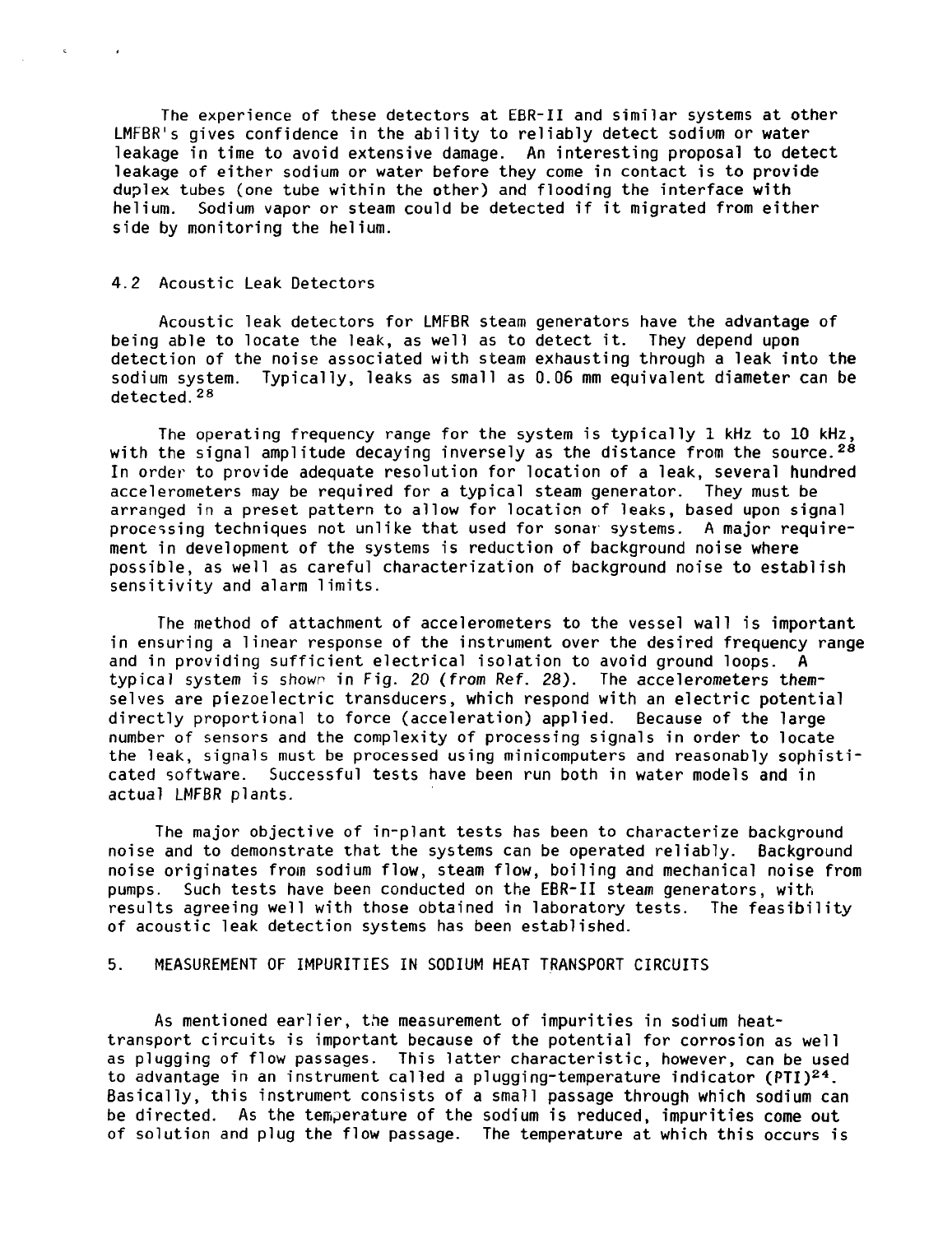

 $\mathcal{L}_{\rm{in}}$ 

Fig. 20 TYPICAL MOUNTING OF AN ACOUSTIC DETECTION SYSTEM MONITOR TO AN LMFBR STEAM GENERATOR

called the plugging temperature and can be related to the level of impurities in the sodium.

The original PTI's at EBR-II were the fluted-valve type. The plugging element was a globe-type valve with grooves cut in the stem. The valve was opened in the standby condition to dissolve the previously deposited plug and to prepare for the next plugging determination (plugging run). During a plugging run, the valve was closed and sodium was forced to flow through the stem grooves.

A plugging run was made by cooling the plugging valve until a gradual flow decrease occurred, or until the temperature reached about 110°C. If a gradual flow decrease occurred, the plugging temperature was reported as the temperature at which this decrease started. If no loss of flow occurred before the temperature reached 110°C, then the plugging temperature was reported as < 110°C.

The fluted-valve PTI's in EBR-II were replaced in 1977 by a new design, the heart of which is a  $60$ -µ filter element.<sup>24</sup> This element is located at the bottom of a combination sodium-to-sodium and sodium-to-air heat exchanger. The heat-exchanger assembly is 1.88 m (74 in.) long, excluding the air-cooling duct. Other dimensions are shown in Fig. 21.

As shown in Fig. 19, sodium flows down the outer annulus of the heat exchanger assembly. At the bottom the stream divides. One stream passes through the filter then flows up through an intermediate annulus, and the other stream bypasses the filter and flows up a center tube.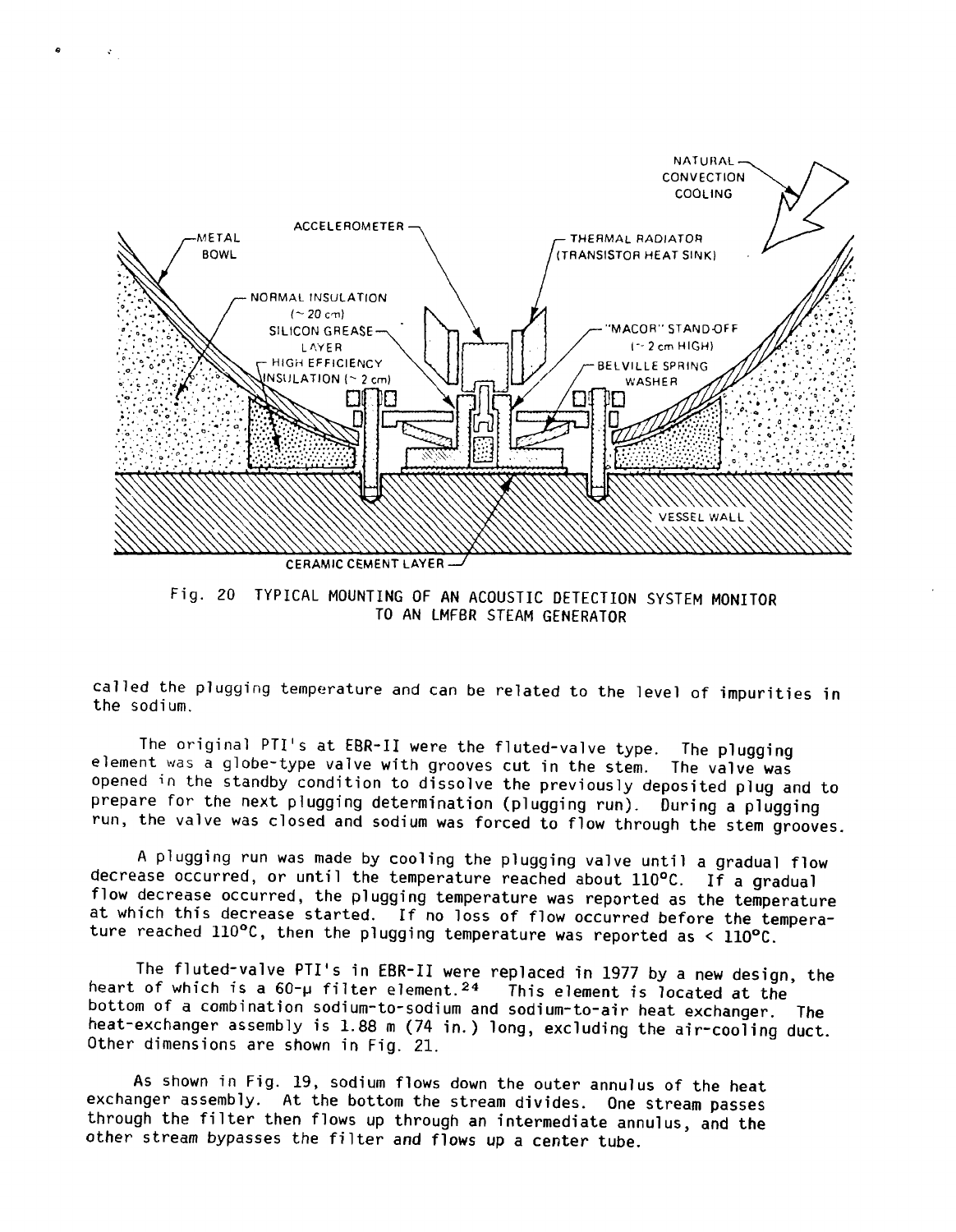

#### Fig. 21 SCHEMATIC OF A FRIT TYPE PLUGGING TEMPERATURE INDICATOR AT EBR-II

The new PTI has proved to be a very sensitive device for measuring plugging<br>ratures in the EBR-II primary- and secondary-sodium systems. The PTI temperatures in the EBR-II primary- and secondary-sodium systems. normally indicates the presence of a slow-plugging and a fast-plugging material in both systems. The slow-plugging material normally plugs in the range of 170-180°C and is at present unidentified. The fast-plugging material normally plugb in the range of 120-140°C and correlates very well with the sodium hydride saturation temperature.

#### 6. SUMMARY

The unique characteristics of sodium have required development of much<br>new instrumentation. The experience that has accumulated in the industry The experience that has accumulated in the industry demonstrates that LMFBR's are viable, efficient and safe power producers for which reliable instrumentation has been provided. One of the most difficult instrument challenges, detecting leakage in steam generators, has been successfully met with development and testing of hydrogen leak detectors. Likewise, the performance of permanent magnet flowmeters has been shown to be reliable and then have gained wide application in sodium systems. To gain the benefits of reduced weight and more flexibility, development of ultrasonic flowmeters is now being emphasized.

As the design of LMFBR power plants has been improved and confidence gained in their operation and safety, less emphasis is being placed on development of such instrumentation as fast-response thermocouples at the outlet of core subassemblies or acoustic monitors to detect boiling. The emphasis is on those instruments necessary to provide reactor control and surveillance for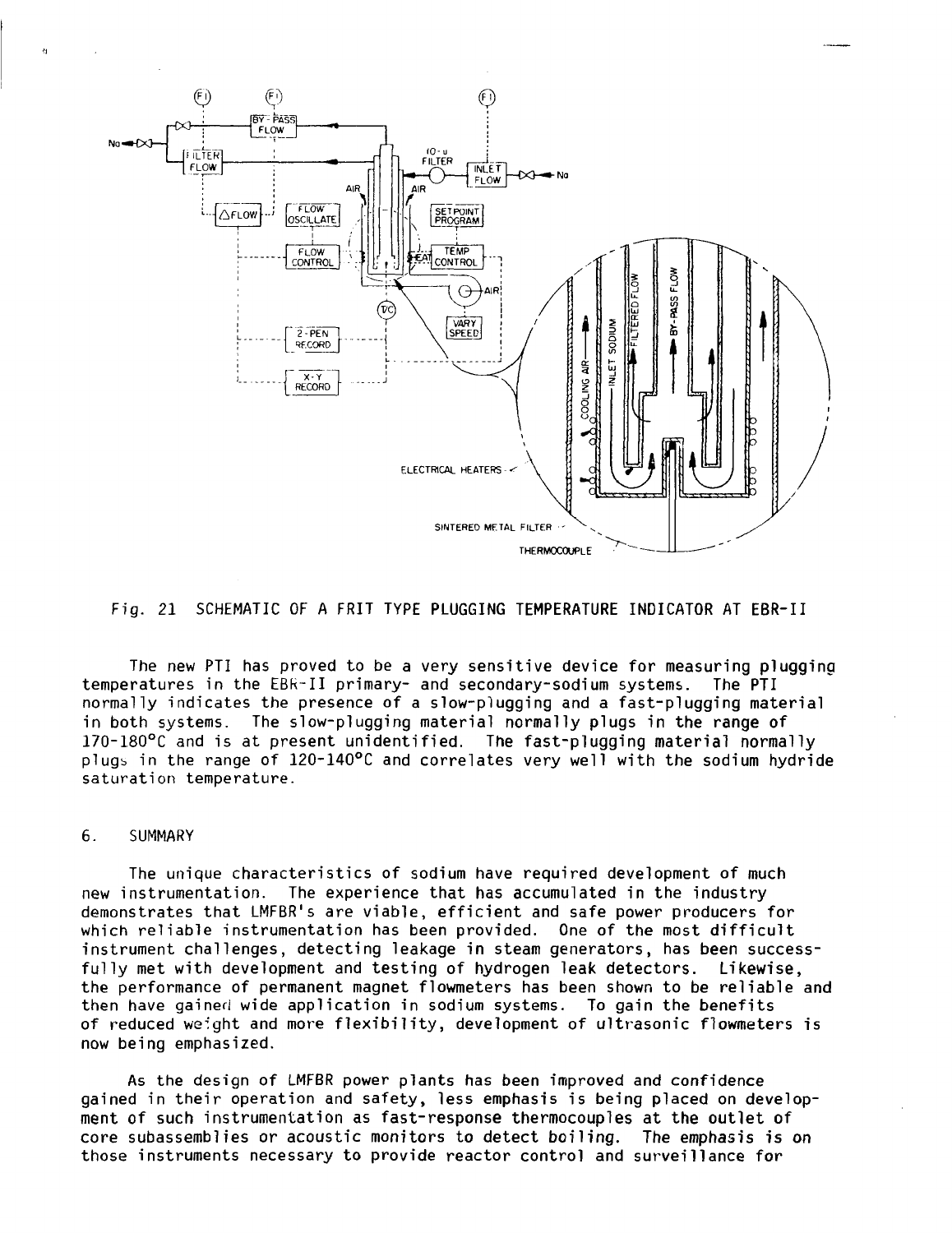efficient operation. Therefore, magnetic and ultrasonic flowmeters are being extensively used as are "standard" chromel/alumel thermocouples and hydrogen leak detectors in sodium/water systems.

#### **REFERENCES**

 $\sim$  10  $\sim$  10  $\mu$  $\mathbf{A}$ 

- 1. Hughes, "LMFBR Instrumentation: A Review of Problems and Recent Progress," Atomic Energy Review 18 3 (1980) 661
- 2. Baker, R. C., "E.M. Flowmeters for Fast Reactors," Proj. Nucl. Energy 1, 1 (1977) 41.
- 3. Muller, St., Thum, G., "Performance of Permanent Magnet Flowmeter Probes for Instrumentation of LMFBR's," Proceedings, Second International Conference on Liquid Metal Technology in Energy Production," Conf-800401-PI (April 1980) 4-44
- 4. Argous, J. P., et al., "Temperature Measurements at the LMFBR Core Outlet," Second Int. Conf. on Liquid Metal Tech. in Energy Production, Conf-800401-P1 (April 1980) 4-52.
- 5. McKnight, J., et al., "The Application of Ultrasonic Technology Under Sodium," Ibid, pg 4-16.
- 6. Argous, J. P., et al., "Immersed Acoustical Transducers and Their Potential Uses in LMFBR's" Ibid, pg 4-23.
- 7. Hanbold, W., Jung, J., Schillings, K. L., "Monitoring and Control of Impurities in Sodium Systems," Ibid, pg 15-1.
- 8. Osterhout, M. M., "Operating Experience with On-line Meters at Experimental Breeder Reactor-II (EBR-II), Ibid, 15-9.
- 9. Greene, D. A., Ahlgreen, F. F., Meneely, D., "Acoustic Leak Detection/ Location System for Sodium Heated Steam Generators," Ibid, 21-9.
- 10. Foster, G. A., et al., "Sodium Flowrate Measurement and Calibration Techniques Being Developed at ANL for Large LMFBR Pipe Applications," IAEA Specialists Meeting, Warrington, Jan. 1976, 579.
- 11. Araki, H. et al., "Flow Measurement by Ultrasonic Method," Liquid Metal Technology in Energy Production (Proc. Int. Conf. Champion, USA, 1976) 802.
- 12. Larson, H. A., et al., "Flow Measurement in Sodium and Water Using Pulsed-Neutron Activation: Part 1, Theory," Nuclear Technology Vol. 57, May 1982.
- 13. Price, C. C. , et al., "Flow Measurement in Sodium and Water Using Pulsed-Neutron Activation: Part 2, Experiment, Nuclear Technology, Vol. 57, May 1982.
- 14. Burton, E. J., et al., "The Development of Techniques for the Surveillance of LMFBR's," Progress in Nuclear Energy, Vol. 1 (1977).